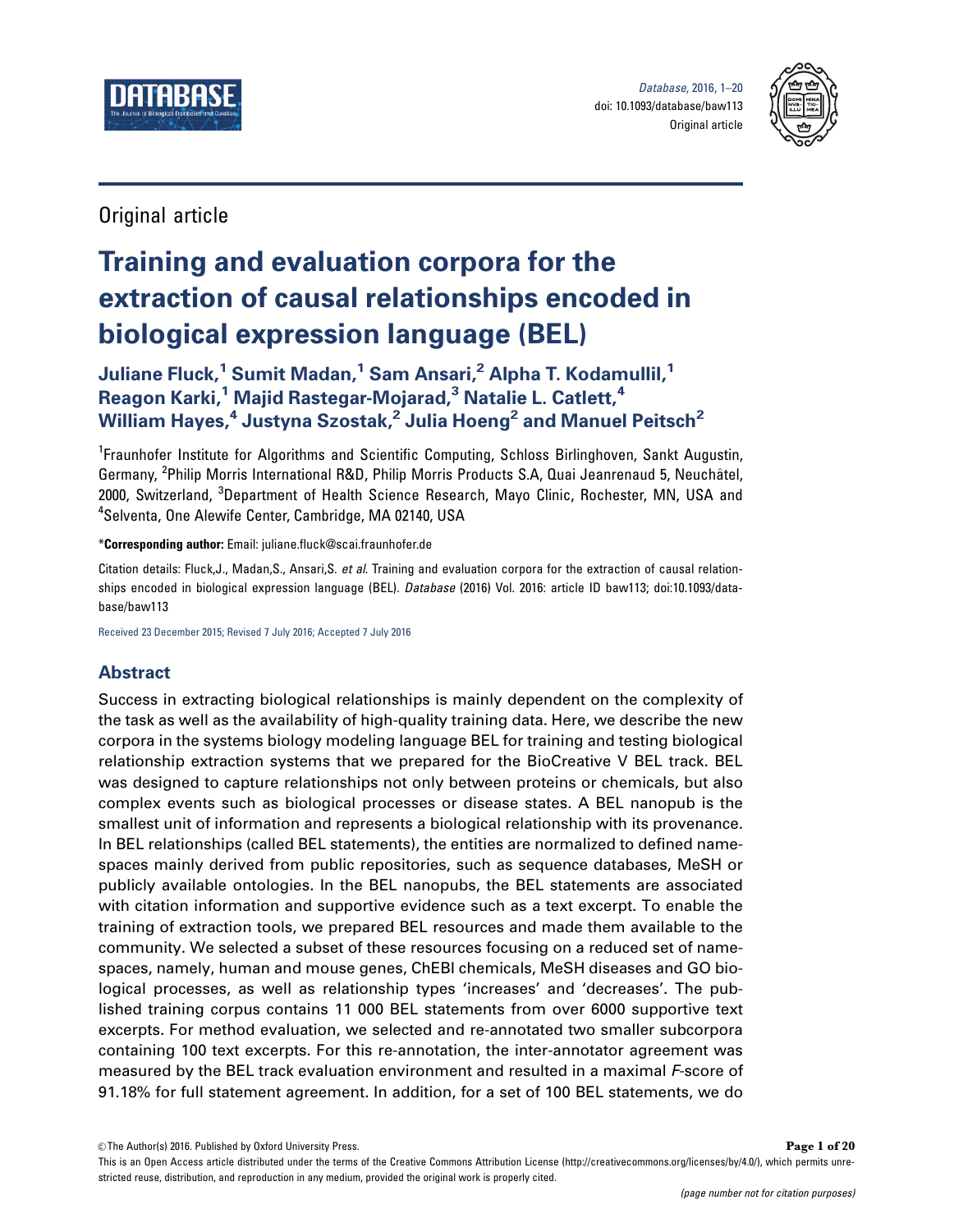not only provide the gold standard expert annotations, but also text excerpts preselected by two automated systems. Those text excerpts were evaluated and manually annotated as true or false supportive in the course of the BioCreative V BEL track task.

Database URL: <http://wiki.openbel.org/display/BIOC/Datasets>

## Introduction

Published literature remains the largest resource of scientific information and the growth of publications poses a significant challenge in information access and processing. To use this information in the fields of systems biology and systems toxicology, the published data must be converted into a structured format suitable for modeling, reasoning, large-scale querying, and further computational analysis. There is an increasing demand from systems biologists/ toxicologists to access such computable network information [\(1\)](#page-18-0).

However, it is a work-intensive task to manually extract relevant information from primary literature and convert the free text data into structured relationships using controlled vocabularies [\(2](#page-18-0)). To simplify the curation task and to reduce the time spent on document triage as well as information extraction, automated support systems must be integrated into curator workflows.

Many databases have already integrated text mining processes into their curation workflows [for an overview, see  $(3)$  $(3)$ ]. Named entity recognition (NER) tools such as gene and protein name recognition are widely established and used within the database community. Nearly all organism-based databases use NER tools such as Textpresso  $(4)$  $(4)$  or ProMiner  $(5)$  $(5)$  to identify specific entity classes or assign concept classes  $(6, 7)$  $(6, 7)$  $(6, 7)$  $(6, 7)$  $(6, 7)$ . PubTator  $(8)$  $(8)$  $(8)$  was developed for various manual curation projects and also includes NER. For some entity classes such as biological processes or chemical entities, NER remains challenging [\(9](#page-18-0)). BioCreative IV and V have dedicated special tracks for training and evaluation of those entity classes [\(10–12](#page-18-0)). There is strong interest in integrating further information extraction processes into curation workflows. The Comparative Toxicogenomics Database, e.g. organized a BioCreative V track to improve and evaluate chemical–disease relation extraction from Medline abstracts ([13\)](#page-18-0).

Despite the continuous advancements in biomedical text mining, there is a pressing need to provide more reliable tools for the extraction of relationships suitable for systems biology and toxicology approaches. Large-scale collections of these relationships support researchers in analysing their experimental data on, e.g. diseases and facilitates the identification of critical biomedical entities as therapeutic targets ([14–16\)](#page-18-0). However, the lack of training data and evaluation environments remains a major drawback for advancing text mining approaches. There are already a number of corpora for different relationship types available [e.g. drug–drug ([17\)](#page-19-0), protein–protein [\(18\)](#page-19-0), drug– disease interactions [\(13](#page-18-0)), gene mutation-disease relation-ships ([19](#page-19-0)) or disease-phenotype relationships [\(20](#page-19-0)). Furthermore, a number of assessments such as previous BioCreative or BioNLP tasks addressed relationship extractions in the biomedical domain. For overviews of the BioCreative IV track, we refer to Arighi et al. ([21](#page-19-0)). In reference ([22\)](#page-19-0), an overview of the BioNLP 2013 tasks is given. In the pathway curation task of the BioNLP shared task 2013 [\(23](#page-19-0)), relationships between chemical compounds and proteins were annotated. The cancer genetics task tackled relationships with diseases and biological processes. However, no normalized entities and no formal language such as BEL were conceptually applied in the previous tasks. In ([24](#page-19-0)), relationships extracted from text are converted into standardized phamacogenomic relationships using the PHARE (PHArmacogenomics RElationship) ontology. Unfortunately, no text corpus is available from this work.

To understand all aspects at multiple levels of relationships spanning from molecular relationships between proteins or chemical entities to relationships with biological processes or diseases, a corpus including those different relationship types is needed.

This work presented here, provides comprehensive corpora that contain normalized entities as well as relationships between the different entities in BEL syntax. In the next section, an overview of BEL is given. The method section describes the corpus generation for the BioCreative training and evaluation corpora as well as an additional annotated corpus resulting from BioCreative BEL track, task 2. In the result part, corpus statistics and interannotator agreements (IAAs) are outlined. Finally, a short overviews of the BEL track results is given.

### BEL overview

BEL is designed to represent discrete scientific findings together with their relevant contextual information as qualitative causal relationships. This formal representation ultimately facilitates knowledge-based analytics. It is to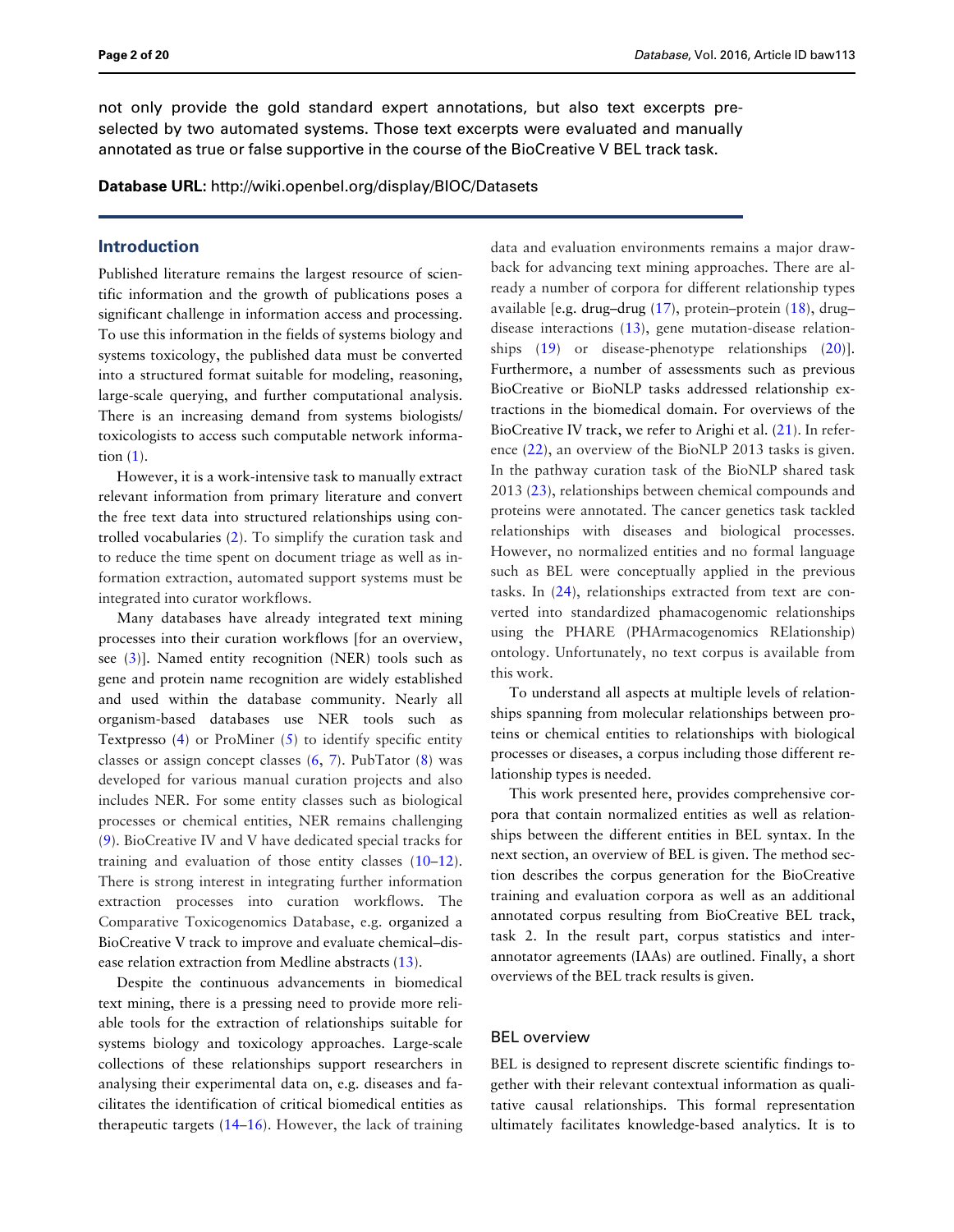<span id="page-2-0"></span>

Figure 1. An example of a BEL statement with the associated context information.

biologists what the Chemical Reaction Notations is to chemists  $(25)$  $(25)$ . BEL uses a notation similar to the symbolic representation of a chemical reaction where the reactant entities are given on the left hand side and the product entities on the right hand side. In contrast to other systems biology modeling languages, such as BioPax [\(26](#page-19-0)), SBGN [\(27](#page-19-0)) or SMBL ([28](#page-19-0)), BEL is readable and writeable by humans as well as by machines.

The smallest unit of BEL information is a BEL nanopub. The concept of the nanopub is aligned to the definition of nanopublications by the Concept Web Alliance ([29](#page-19-0))  $(http://nanopub.org/wordpress?page_id=65): 'A nanopu (http://nanopub.org/wordpress?page_id=65): 'A nanopu (http://nanopub.org/wordpress?page_id=65): 'A nanopu$ blication is the smallest unit of publishable information: an assertion that can be uniquely identified and attributed to its author'. The BEL nanopub is composed of the BEL statement that describes a causal relationship between entities. The BEL statement is also accompanied by a citation, the supporting evidence such as a text excerpt, and additional experimental context information. An example of a BEL nanopub with experimental context information is presented in Figure 1.

Composed of subject, predicate (relationship), and object triples, BEL represents biological knowledge captured in causal and correlative relationships. The language supports the collation of scientific findings to dynamically assembled network models. Large network models are considered a causal network knowledgebase, while small models represent pathways. A BEL knowledgebase can be used to query, interpret, and analyse, and can be visualized as graphs [\(2](#page-18-0), [23](#page-19-0), [30](#page-19-0), [31](#page-19-0)). Representing relationship information in a computable format serves systems biology and toxicology approaches, especially the network-based approaches that have emerged as powerful tools for interpreting high-throughput data [\(1](#page-18-0), [32–36](#page-19-0)).

One of the largest publicly available BEL-coded biological network repositories is Causal Biological Networks (CBN) (<http://www.causalbionet.com/>) ([31](#page-19-0)). This database comprises multiple versions of >120 biological network models that have undergone extensive manual curation. The networks represent causal signaling pathways across biological processes such as cell fate, cell stress, cell proliferation, inflammation, tissue repair, and angiogenesis in the pulmonary and vascular systems. Public manual curation is facilitated by Bionet, a cloud-based crowd verification portal in the frame of the sbvIMPROVER Network Verification Challenge ([32\)](#page-19-0). In the first challenge, 50 network models based on human non-diseased respiratory tissue, including biological processes such as cell stress, cell fate, cell proliferation, immune, and tissue response, were provided on the Bionet website [\(https://bionet.sbvim](https://bionet.sbvimprover.com/) [prover.com/](https://bionet.sbvimprover.com/)) for the challenge participation. During the sbvIMPROVER network verification challenge, participants could enhance and refine the networks and add mechanistic detail, as well as critically review existing BEL nanopubs and nanopubs added by other users. In total, 200 new nodes and 487 new edges were added by the participants. The outcome of the challenge was made available in the CBN as new versions of corresponding networks. The BEL nanopubs stored in this database together with further BEL resources provided by Selventa [\(www.selventa.com/science.html](http://www.selventa.com/science.html)) served as a starting point for the generation of the BEL corpora.

OpenBEL adopts external terminologies and ontologies and uses these concepts in the BEL statements. Every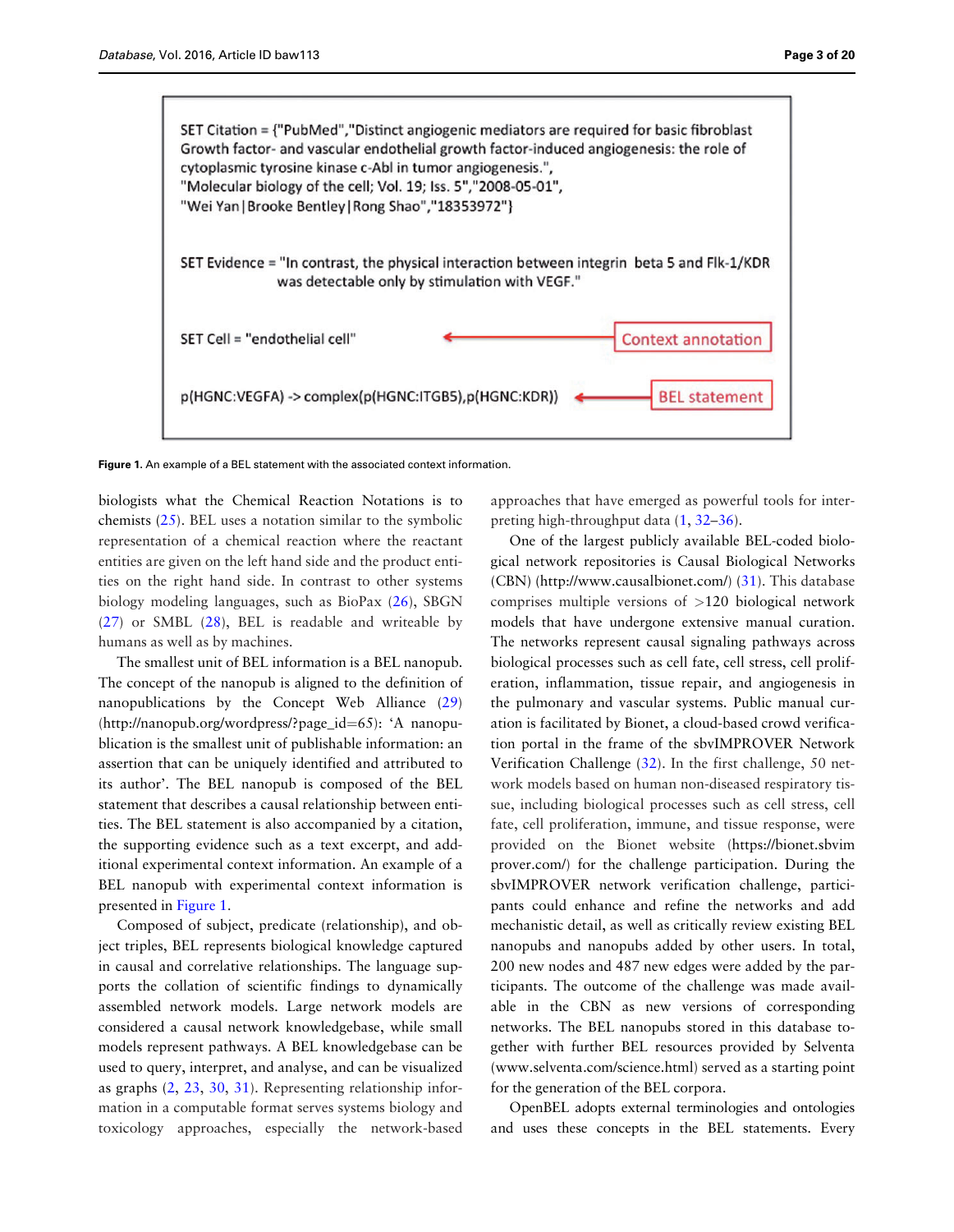concept has a unique name or identifier and refers to its entity class (also referred to as 'namespace' in OpenBEL). In the example given in [Figure 1](#page-2-0), all three entities VEGFA, ITGB5 and KDR reference the namespace HGNC, the database for human gene names provided by the HUGO Gene Nomenclature Committee [\(37](#page-19-0)). The syntax for the representation of entities is always '<namespace reference>:<entity reference>'. Currently, over 20 different namespaces are provided by OpenBEL for use in BEL statements, which can be found at the OpenBEL website [\(http://wiki.openbel.org/](http://wiki.openbel.org/display/BELNA/Namespaces+Overview) [display/BELNA/Namespaces](http://wiki.openbel.org/display/BELNA/Namespaces+Overview)+[Overview\)](http://wiki.openbel.org/display/BELNA/Namespaces+Overview).

An overview of all functions and relationships used in the corpora is given in [Table 1](#page-4-0). Most have both short and long forms, which can be used interchangeably in BEL statements. In BEL terms, a namespace concept is always associated with an abundance or process function. For representing a gene, protein, or RNA, the abundance functions geneAbundance(), proteinAbundance(), and rnaAbundance() are used, respectively. For chemical entities, the abundance function abundance() is provided. Disease and biological process entities are expressed in the pathology() and biologicalProcess() functions, respectively. Post-translational modifications of proteins can be described using the proteinModification() function within a *proteinAbundance*(). In the published corpora, we focus only on modification by phosphorylation  $(protein Modification(P))$ . A number of other protein modification functions can be found in the OpenBEL language specification. The transformation functions describe the biological processes of degradation (degradation()) and translocation of abundances (*translocation*(), *cellSecretion*() and cellSurfaceExpression()).

Many different enzyme activities for proteins and protein complexes can be expressed in BEL through activity functions. For the BioCreative evaluation, these specific activities were transformed to the general activity function molecularActivity(). However, the specific activity functions are retained within the corpora. All of the activity functions are briefly described in [Table 1.](#page-4-0)

The relationship types found in the corpora are 'increases', 'decreases', 'directlyIncreases' and 'directlyDecreases'. For a more extensive description of BEL syntax, we refer to the language specification at the OpenBEL website [\(http://wiki.open](http://wiki.openbel.org/display/BEL/BEL+Language+Home) [bel.org/display/BEL/BEL](http://wiki.openbel.org/display/BEL/BEL+Language+Home)+[Language](http://wiki.openbel.org/display/BEL/BEL+Language+Home)+[Home](http://wiki.openbel.org/display/BEL/BEL+Language+Home)).

#### Short overview of the BioCreative V BEL track

In the BEL track, we assessed how far automated approaches can support BEL statement extraction. Two main tasks were provided:

Task 1: Given text excerpts for a BEL statement, generate the corresponding BEL statement.

Task 2: Given a BEL statement, provide at most 10 supportive text excerpts.

For both tasks, the BEL Extraction training corpus described in this article was provided as training data to the users. The BEL\_Extraction training corpus is restricted in an automated way to the entity classes, functions, and relationships selected for the BioCreative V BEL track. In addition, for task 1, two smaller corpora were provided. The **BEL\_Extraction sample corpus** was made available during the BioCreative task for proper system evaluation during development. For the task 1 final evaluation of the participating systems, the BEL\_Extraction test corpus was used. This corpus was not available to the users during the BioCreative training phase.

Since automatic extraction of BEL statements is a complex task, the BEL track provided different evaluation strategies to reduce complexity. First, the BEL statements were simplified during evaluation. These simplifications were performed only within the evaluation algorithm and not in the corpora. Thus, the users (i) got access to the BEL statements as extracted by biological experts but (ii) had the opportunity to develop systems that extract statements less complex than the original BEL statements. The first simplification concerns the organism disambiguation. In the BioCreative evaluation, orthologous genes were considered equivalent. Second, no differentiation between unspecific and direct relationship types was performed. The relationship types 'increases' and 'directlyIncreases' are treated as equal. The same is true for 'decreases' and 'directlyDecreases'. Third, a system is given credit if it is able to discover any kind of molecular activities. The different BEL activity functions are all mapped to the activity function activity(). Finally, for the modification function proteinModification(), only the argument  $P$  is mandatory, the other arguments can be omitted. Similarly, arguments for translocation() function are omitted in the evaluation. In this way, the complexity is reduced within the BioCreative V BEL track evaluation but the corpus can be reused for more complex evaluations at a later stage.

The second strategy for the evaluation was to honor not only full statement prediction but also give credit for partially correct submitted BEL statements. Therefore, a cascade model was provided in the BioCreative evaluation. Term, function, relationship, and full BEL statement level evaluation scores were calculated by using precision, recall, and F-measure as evaluation metrics. This way it is possible to evaluate the capability of the systems at each level. For a more detailed overview of the BioCreative V BEL track and the evaluation results, we refer the reader to  $(38)$  $(38)$ .

For the second task, the systems should identify supporting text excerpts from the literature for a given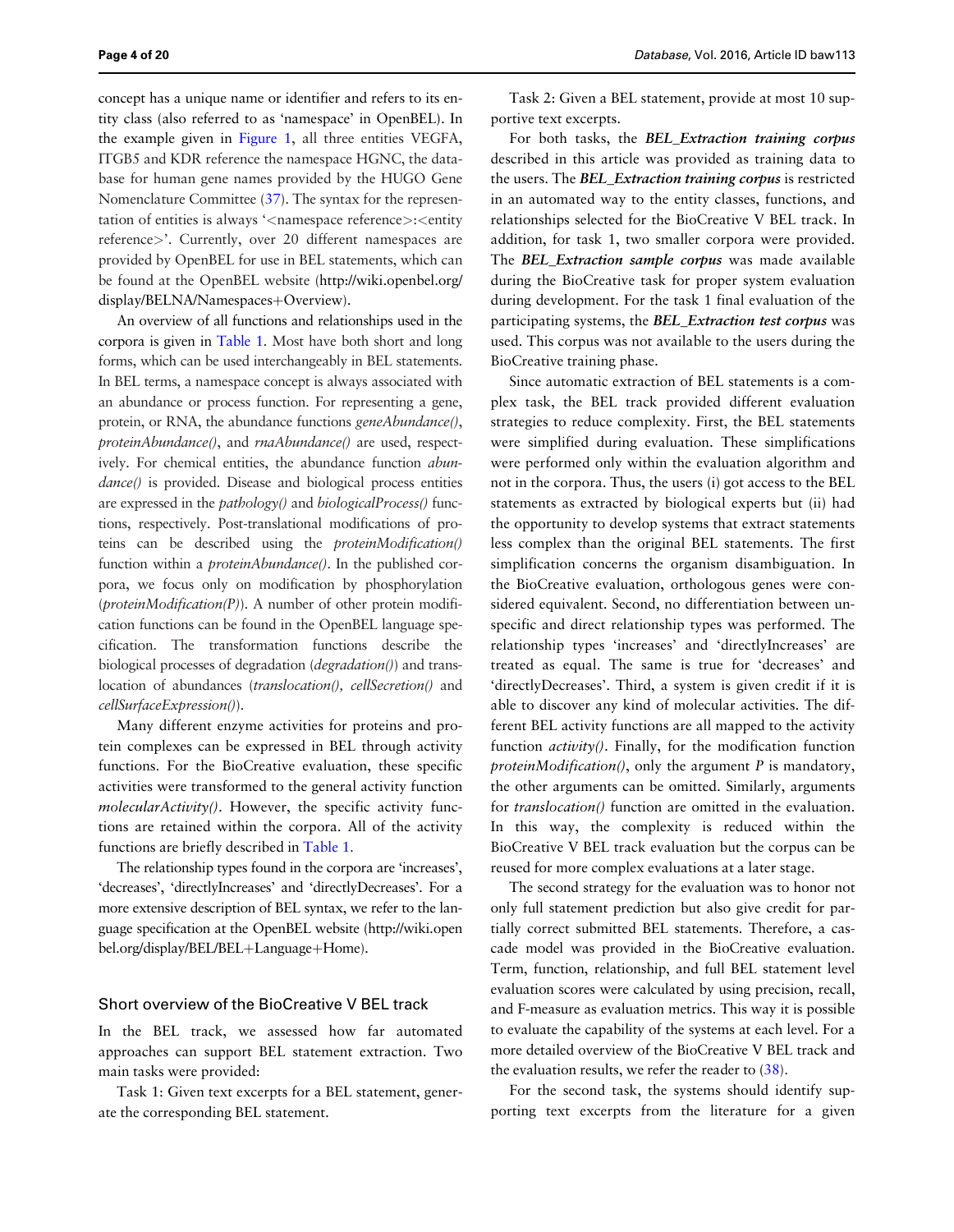## <span id="page-4-0"></span>Table 1. An overview of all functions and relationships used in the corpora

| Short Form  | Long form               | Example                                                          | Example description                                                                                                                        |
|-------------|-------------------------|------------------------------------------------------------------|--------------------------------------------------------------------------------------------------------------------------------------------|
|             |                         | <b>Abundance Functions</b>                                       |                                                                                                                                            |
| a()         | abundance()             | a(CHEBI:water)                                                   | the abundance of water                                                                                                                     |
| p()         | proteinAbundance()      | p(HGNC:IL6)                                                      | the abundance of human IL6 protein                                                                                                         |
| complex()   | complexAbundance()      | complex(NCH:"AP-1 Complex")                                      | the abundance of the AP-1 complex                                                                                                          |
|             |                         | complex(p(MGI:Fos), p(MGI:Jun))                                  | the abundance of the complex comprised of<br>mouse Fos and Jun proteins                                                                    |
| composite() | compositeAbundance()    | composite(p(MGI:II13),p(MGI:Ifng))                               | the abundance of Il13 and Ifng protein,<br>together                                                                                        |
| g()         | geneAbundance()         | g(HGNC:ERBB2)                                                    | the abundance of the ERBB2 gene (DNA)                                                                                                      |
| m()         | microRNAabundance()     | m(MGI:Mir21)                                                     | the abundance of mouse Mir21 microRNA                                                                                                      |
| r()         | rnaAbundance()          | r(HGNC:IL6)                                                      | the abundance of human IL6 RNA                                                                                                             |
|             |                         | <b>Modification Functions</b>                                    |                                                                                                                                            |
| pmod()      | proteinModification()   | p(HGNC:AKT1, pmod(P))                                            | the abundance of human AKT1 protein<br>modified by phosphorylation                                                                         |
|             |                         | p(MGI:Rela, pmod(A, K))                                          | the abundance of mouse Rela protein acety-<br>lated at an unspecified lysine                                                               |
|             |                         | p(HGNC:HIF1A, pmod(H, N, 803))                                   | the abundance of human HIF1A protein<br>hydroxylated at asparagine 803                                                                     |
| sub()       | substitution()          | p(HGNC:PIK3CA, sub(E, 545, K))                                   | the abundance of the human PIK3CA protein<br>in which glutamic acid 545 has been sub-<br>stituted with lysine                              |
| trunc()     | truncation()            | p(HGNC:ABCA1, trunc(1851))                                       | the abundance of human ABCA1 protein that<br>has been truncated at amino acid residue<br>1851 via introduction of a stop codon             |
| fus()       | fusion()                | p(HGNC:BCR, fus(HGNC:JAK2, 1875,<br>2626)                        | the abundance of a fusion protein of the 5'<br>partner BCR and 3' partner JAK2, with the<br>breakpoint for BCR at 1875 and JAK2 at<br>2626 |
|             |                         | p(HGNC:BCR, fus(HGNC:JAK2))                                      | the abundance of a fusion protein of the 5'<br>partner BCR and 3' partner JAK2                                                             |
|             |                         | <b>Tansformation Functions</b>                                   |                                                                                                                                            |
| deg()       | degradation()           | deg(r(HGNC:MYC))                                                 | the degradation of human MYC RNA                                                                                                           |
| sec()       | cellSecretion()         | sec(p(MGI:II6))                                                  | the secretion of mouse Il6 protein                                                                                                         |
| surf()      | cellSurfaceExpression() | surf(p(RGD:Fa))                                                  | the cell surface expresion of Rat Fas protein                                                                                              |
| tloc()      | translocation()         | tloc(p(HGNC:NFE2L2), MESHCL:Cytoplasm,<br>MESHCL:"Cell Nucleus") | the event in which human NFE2L2 protein is<br>translocated from the cytoplasm to the<br>nucleus                                            |
| rxn()       | reaction()              | rxn(reactants(a(CHEBI: "leukotriene D4")),                       | the reaction in which the reactant leukotriene                                                                                             |
|             |                         | products(a(CHEBI: "leukotriene E4")))                            | D4 is converted into leukotriene E4                                                                                                        |
|             |                         | <b>Activity Functions</b>                                        |                                                                                                                                            |
| act()       | molecularActivity()     | act(p(RGD:Sod1))                                                 | The activity of rat Sod1 protein                                                                                                           |
| cat()       | catalyticActivity()     | cat(p(RGD:Sod1))                                                 | the catalytic activity of rat Sod1 protein                                                                                                 |
| chap()      | chaperoneActivity()     | chap(p(HGNC:CANX))                                               | the chaperone activity of the human CANX<br>(Calnexin) protein                                                                             |
| gtp()       | gtpBoundActivity()      | gtp(p(PFH:"RAS Family"))                                         | the GTP-bound activity of RAS Family<br>protein                                                                                            |
| $\lim()$    | kinaseActivity()        | kin(p(HGNC:CHEK1))                                               | the kinase activity of the human protein<br>CHEK1                                                                                          |
| pep()       | peptidaseActivity()     | pep(p(RGD:Acc))                                                  | the peptidase activity of the Rat angiotensin<br>converting enzyme (ACE)                                                                   |
| phos()      | phosphataseActivity()   | phos(p(HGNC:DUSP1))                                              | the phosphatase activity of human DUSP1<br>protein                                                                                         |
| ribo()      | ribosylationActivity()  | ribo(p(HGNC:PARP1))                                              | the ribosylation activity of human PARP1<br>protein                                                                                        |

(Continued)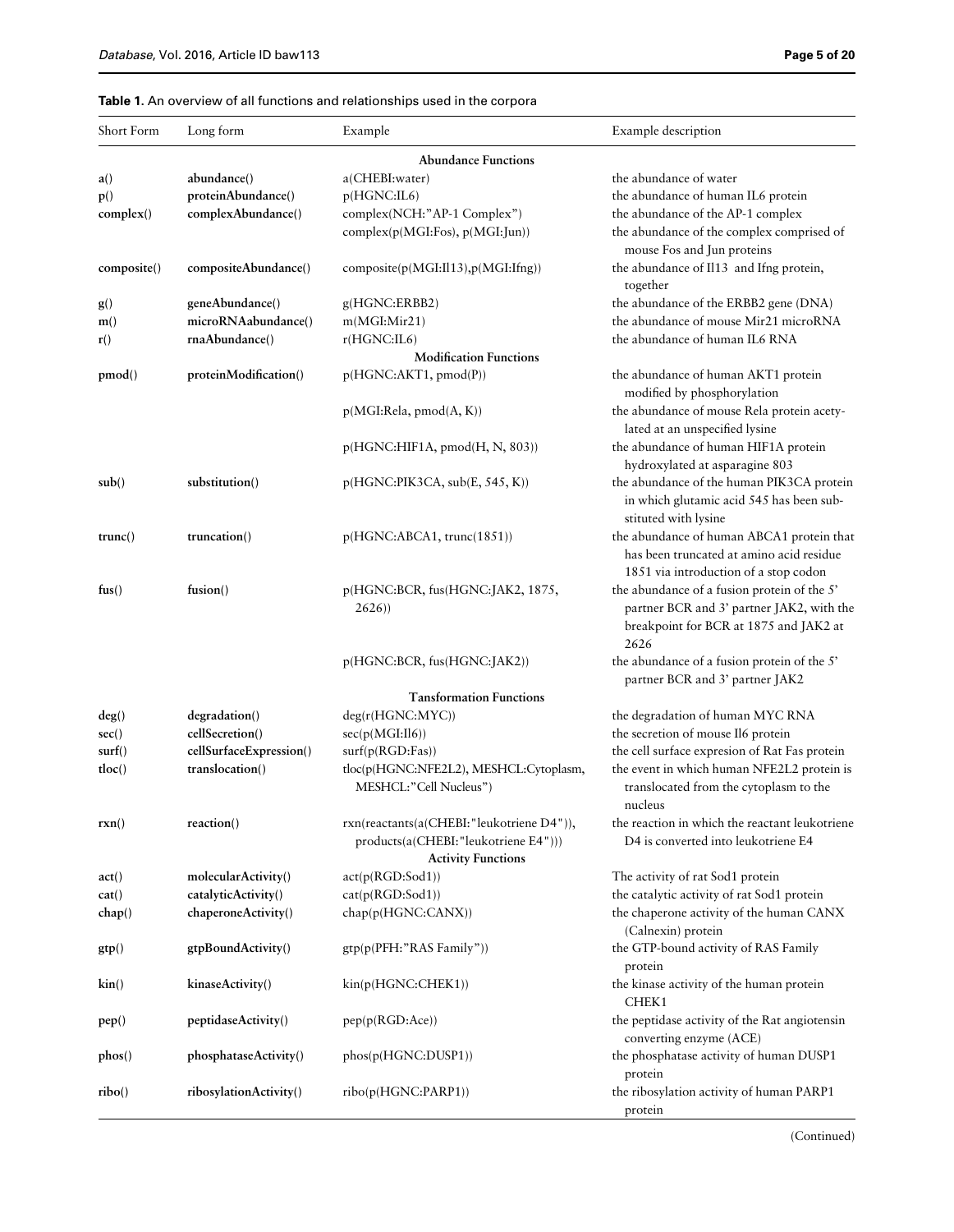Table 1. Continued

| Long form                 | Example                              | Example description                                                               |
|---------------------------|--------------------------------------|-----------------------------------------------------------------------------------|
| transcriptionalActivity() | tscript(p(MGI:Trp53))                | the transcriptional activity of mouse TRP53<br>$(p53)$ protein                    |
| transportActivity()       | tport(complex(NCH:"ENaC Complex"))   | the ion transport activity of the the epithelial<br>sodium channel (ENaC) complex |
|                           | <b>Process Functions</b>             |                                                                                   |
| biologicalProcess()       | bp(GO:"cellular senescence")         | the biological process cellular senescence                                        |
| pathology()               | path(MESHD: Atherosclerosis)         | the pathology Atherosclerosis                                                     |
|                           | <b>Relationship Types</b>            |                                                                                   |
| increases                 | $cat(p(MGI:Crk))$ increases          | the catalytic activ form of the mouse portein                                     |
|                           | p(MGI:Bear1, pmod(P))                | Crk induces phosphorylation of the mouse<br>protein Bcar1                         |
| directlyIncreases         | $cat(p(MGI:Crk))$ directly Increases | the catalytic activ form of the mouse portein                                     |
|                           | p(MGI:Bear1, pmod(P))                | Crk induces phosphorylation of the mouse<br>protein Bcar1                         |
| decreases                 | p(HGNC:TIMP2) decreases              | the protein TIMP2 decreases the catalytic ac-                                     |
|                           | cat(p(HGNC: MMP2))                   | tivity of MMP2                                                                    |
| directlyDecreases         | p(HGNC:TIMP2) directlyDecreases      | the protein TIMP2 decreases the catalytic ac-<br>tivity of MMP2                   |
|                           |                                      | cat(p(HGNC:MMP2))                                                                 |

statement. The selected test set contains 100 BEL statements in the BEL\_Sentence Classification Statement corpus. For this task, the training data was less suitable since no negative training examples were given in the corpus. The BEL\_Extraction training corpus contains only positive examples.

For the purpose of machine learning, not only positive but also negative examples are typically provided in this type of challenge. Those negative example text excerpts were not available for the BioCreative BEL task. However, during the task evaluation, annotations of false positive  $($  = negative) text excerpts for a given set of BEL statements were done. To provide these positive and negative examples, we decided to publish the annotated corpora from the task 2 BioCreative evaluation as an additional corpus. Therefore, predictions of task 2 form the basis for the creation of the BEL\_Sentence\_Classification corpus.

## Materials and Methods

#### Corpus selection

The starting material for the BioCreative BEL corpora was provided by the svb IMPROVER Network Verification Challenge [\(https://bionet.sbvimprover.com/\)](https://bionet.sbvimprover.com/) and Selventa. These BEL nanopubs (BEL statements along with associated citations, supporting evidence text, and context annotations) were filtered to create a **BEL\_Base corpus** such that the constitutive BEL statements: (i) use restricted sets of namespaces, functions, and relationships for simplicity

and (ii) are associated with a PubMed citation and supporting text excerpt that facilitate the training of text mining systems. The statements were mainly extracted from abstracts, but included excerpts from full-text paper as well. The supporting evidence text is derived from textual content and from tables, figures or supplementary materials included in full-text articles. Several BEL statements can be derived from a single supporting evidence source. Furthermore, additional annotations related to the context of experiments such as different disease/cell or anatomy information are also available. Hence, the BEL nanopubs can be completely identical and differ only in their context annotation information, i.e. when the text reports an observation made in several different experimental systems.

To reduce the complexity of the corpus while at the same time retaining the multimodality of the relationships, we focused on entity classes representing genes and proteins, chemical compounds, disease expressions and biological processes. Therefore, in the published corpora, we focus on the namespaces HGNC for human genes, MGI for mouse genes ([39\)](#page-19-0), EGID for human and mouse EntrezGene identifiers [\(40](#page-19-0)), ChEBI for the representation of chemical entities, MESHD for diseases [\(41](#page-19-0)) and GOBP for referencing biological processes [\(42\)](#page-19-0).

A number of filters were applied to the initial BEL material to produce the BEL\_Base corpus. First, all experimental context annotations were removed because only BEL statements with the citation information and supporting evidence text are of interest for the derived corpora. Second,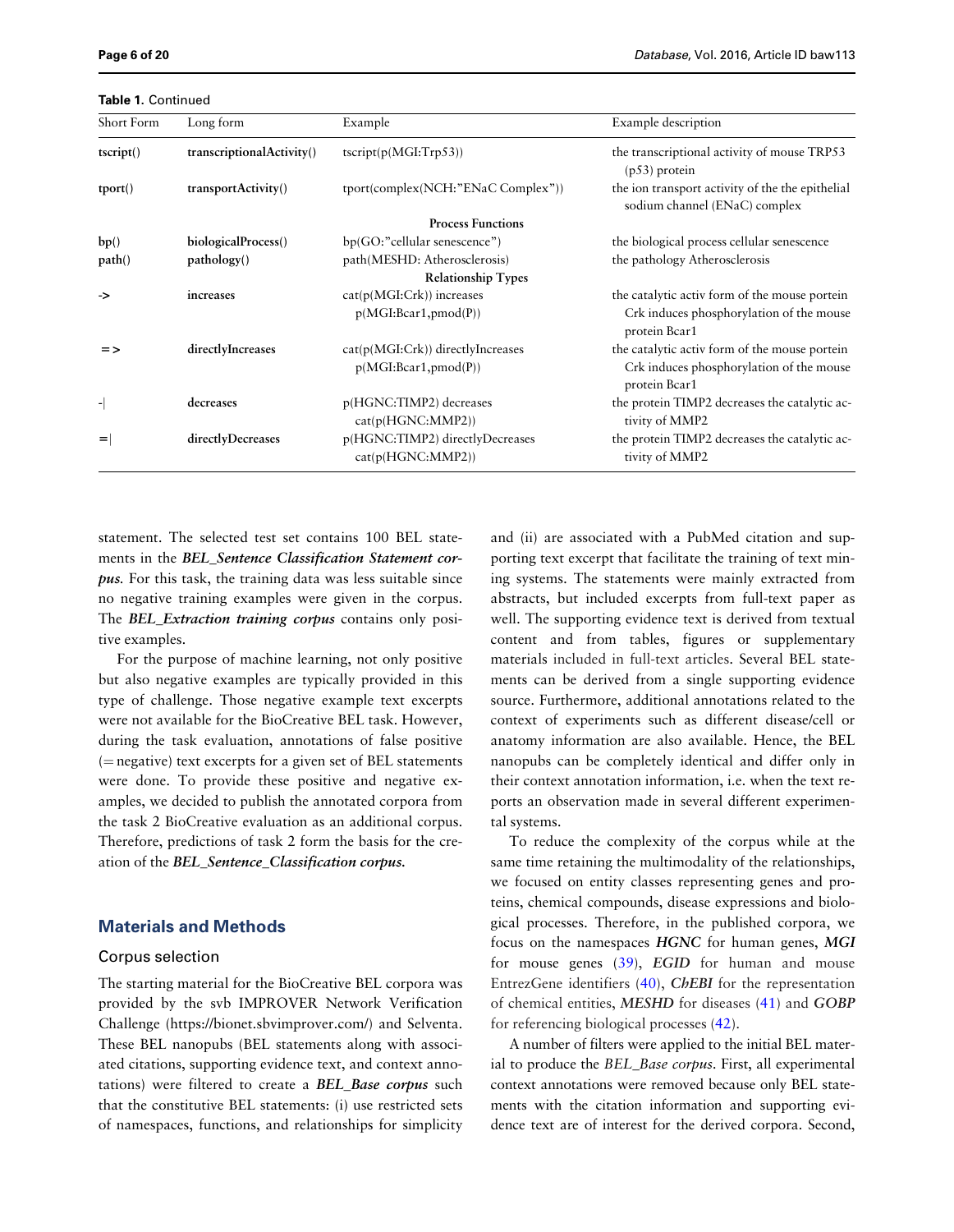Corpus Purpose Selection

|                                                                  |                                                                                          | criterion                                                                                                                           |                                      | sentences                                                                           | statements |
|------------------------------------------------------------------|------------------------------------------------------------------------------------------|-------------------------------------------------------------------------------------------------------------------------------------|--------------------------------------|-------------------------------------------------------------------------------------|------------|
| <b>BEL_Base</b> corpus                                           | Source corpus for selection<br>of the different corpora                                  | Automatic filtering of ex-<br>pert generated BEL<br>nanopubs                                                                        | positive<br>examples                 | 18 2 2 4                                                                            | 29 4 8 4   |
| <b>BEL_Extraction training</b><br>corpus                         | Training for task 1 and 2<br>BioCreative V BEL track                                     | Randomly selected from<br>BEL base corpus                                                                                           | positive<br>examples                 | 6353                                                                                | 11 066     |
| <b>BEL_Extraction sample</b><br>corpus                           | Evaluation for task 1 dur-<br>ing training phase<br>BioCreative V BEL track,<br>task1    | Randomly selected from<br>BEL base corpus;<br>reannotated                                                                           | positive<br>examples                 | 183                                                                                 | 354        |
| <b>BEL</b> Extraction test sen-<br>tence corpus                  | Provided during test phase<br>BioCreative V BEL track,<br>task 1                         | Randomly selected from<br>BEL base corpus;                                                                                          |                                      | 105                                                                                 |            |
| <b>BEL_Extraction test corpus</b>                                | Gold standard for evalu-<br>ation of BioCreative V<br>BEL track, task 1                  | Randomly selected from<br>BEL base corpus; reanno-<br>tated for task 1<br>evaluation                                                | positive<br>examples                 | 105                                                                                 | 202        |
| <b>BEL</b> Sentence<br><b>Classification Statement</b><br>corpus | Provided during test phase<br>BioCreative V BEL track,<br>task 2                         | Randomly selected from<br>BEL base corpus; reanno-<br>tated; unpublished                                                            |                                      |                                                                                     | 100        |
| <b>BEL</b> Sentence<br>Classification corpus                     | Annotated for future train-<br>ing of task 2; not avail-<br>able during BioCreative<br>V | Predicted by two different<br>systems, one prediction<br>done by a system partici-<br>pating in the BioCreative<br>BEL track task 2 | positive and<br>negative<br>examples | 806<br>Fully supportive:<br>316 TP/490 FP<br>Partially Supportive:<br>429 TP/377 FP | 100        |

duplicates were removed. Third, to optimize the supporting evidence text for the training of text mining systems, we selected BEL nanopubs meeting the following criteria:

- i. The BEL nanopub is associated with a PubMed citation.
- ii. Supporting evidence text is associated with fewer than five BEL nanopubs in total, to avoid nanopubs derived from tables, figures, or supplementary information. In these cases, the supporting evidence text only references this information such as 'cf. [Table 1'](#page-4-0) without any informative content.
- iii. Supporting evidence text has a length between 36 and 425 characters. This character length was derived empirically to focus on one or two sentences.

Last, we reduced the complexity of the BEL statements. More precisely, we focused on a specific subset of entity classes, relationship types, and functions. Only statements matching the following filter criteria were considered for the training corpus:

- i. The statement describes the increases, decreases, directlyIncreases, or directlyDecreases relationships.
- ii. The statement includes only HGNC, MGI, EGID, MESHD, ChEBI or GOBP namespace entities as subject or object terms.
- iii. The statement contains no more than four named entities.
- iv. The statement lacks the functions compositeAbundance() and reaction().

Overall, the resulting BEL\_Base corpus contained 29 484 unique statements from 18224 unique supporting text excerpts. For an overview of all corpora summaries we refer to Table 2. The BEL\_Extraction training corpus was directly derived from this BEL\_Base corpus. The text excerpts were randomly selected and all accompanying core BEL nanopubs were extracted. Additionally, two smaller corpora, the BEL\_Extraction sample corpus and the BEL Extraction test corpus, were derived from the BEL Base corpus to ensure that developers have access to properly annotated corpora for their evaluations. For the BEL\_Extraction test corpus, we verified that the data was not publicly available elsewhere and both the BEL\_Extraction sample and 'test corpus' were manually reannotated. Two senior BEL curators and a third annotator experienced in coding BEL reannotated the corpus in such a way that the supporting text excerpts contains sufficient information for the extraction of the corresponding statements and contain all possible statements for a given text excerpt. Based on the BioCreative evaluation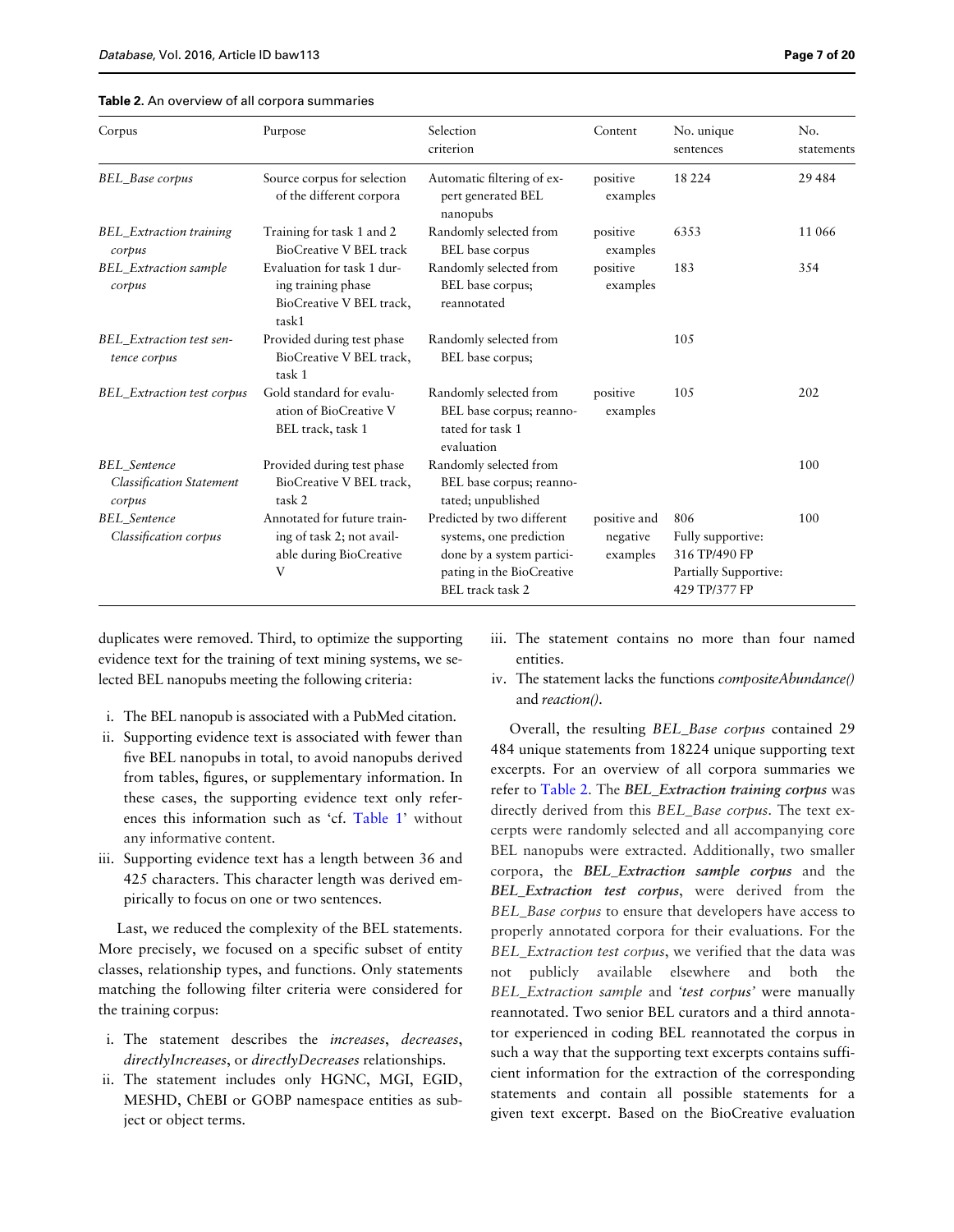

Figure 2. The workflow of the first method employing the semantic search engine SCAIView.

process and participants feedback we then publish an updated version of the test and sample set. The new version of these corpora with their release notes are provided at the corpus website: [http://wiki.openbel.org/display/BIOC/](http://wiki.openbel.org/display/BIOC/Datasets) [Datasets](http://wiki.openbel.org/display/BIOC/Datasets).

## Semiautomatic corpus generation for a predefined set of BEL statements

For task 2 test set, 100 BEL statements were extracted from the BEL\_Base corpus. First, BEL nanopubs that are not included in the other BEL\_Extraction corpora were selected. Second, an annotator verified the correctness of the nanopubs. Third, only BEL statements were selected in which the supporting text excerpt could be found in Medline. In this way, we verified the presence of at least one text excerpt in Medline for every statement. Those BEL statements were given to the BioCreative BEL track task 2 participants as BEL\_Sentence\_Classification statement corpus to extract sentences from Medline abstracts as well as PubMed Central full-text articles.

The predictions of task 2 form the basis for the creation of BEL\_Sentence\_Classification corpus. Unfortunately, in the task 2 challenge, only one system participated. In order to reduce the bias towards this system, we added another set of sentences created by a simple tri-occurrence approach without further ranking methods. As a result, the BEL Sentence Classification corpus contains true and false BEL nanopubs. Both methods are described below:

- i. The first method can be defined as a semantic trioccurrence approach (see Figure 2). For an underlying BEL statement, all entities and the relationship types are identified. This information is used to query PubMed sentences using the semantic search engine SCAIView API ([43](#page-19-0)). SCAIView (SCAIView is available at [http://www.scaiview.com/\)](http://www.scaiview.com/) is an information retrieval system that incorporates PubMed documents and annotations, created for various entity classes (e.g. HGNC, MGI and ChEBI) by the NER tool ProMiner, within a Lucene-based search index. The API method searches the sentences that contain the two entities and a trigger word matching the relationship type. The resulting sentences are sorted by the publication date of the article and provided to the curators. A maximum of two sentences could be proposed as a single excerpt. This size restriction was established to limit the curation workload as all submitted text excerpts had to be manually reviewed. For the BEL\_Sentence\_ Classification corpus, up to 10 different pieces of text excerpts were evaluated for each BEL statement.
- ii. The second method consists of two main components: a retrieval and a ranking component (see [Figure 3](#page-8-0)). For an underlying BEL statement, the retrieval component identifies the sub parts of the BEL statement, adds the corresponding synonyms from dictionaries and translates everything into a search engine query. In the next step, it gathers the relevant documents from PubMed and PubMed Central from the search index. The ranking component identifies the significant supporting text excerpts and ranks them according their relevance. Similarly to the first method, up to 10 different text excerpts were evaluated as part of the BEL Sentence Classification corpus. This system was the only system participating in the BioCreative V BEL track task 2. Further details and evaluation results have been published by Rastegar-Mojarad et al. [\(44](#page-19-0)).

### Corpus data formats

For each BEL Extraction sample, training, and test corpus, three files are provided: .tab, .BEL and .sentence files. The .tab files contain tab-separated content with the following 5 columns: BEL-ID, BEL statement, unique sentence ID, the sentence and the PMID.

The BEL-ID is a unique ID for every BEL nanopub and similarly, the sentence ID is a unique ID for every text excerpt in the corpus. The PMID is the unique PubMed accession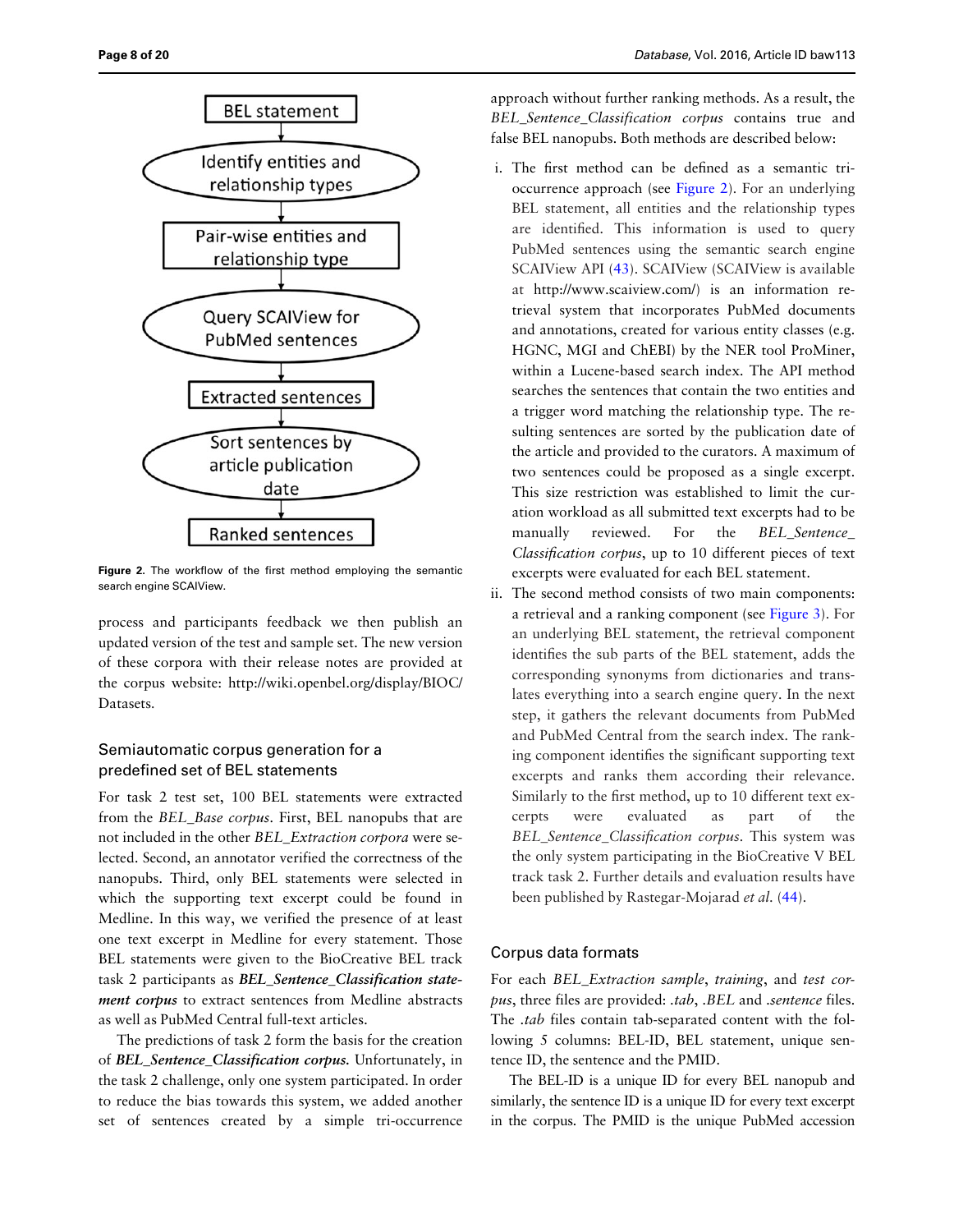<span id="page-8-0"></span>

Figure 3. The workflow of the second method implemented by Rastegar-Mojarad et al. [\(44\)](#page-19-0).

number used as PubMed reference. The .BEL files contain the BEL-ID and the BEL statement. The *sentence* files provide the sentence ID, the PMID, and the supporting evidence text. In [Figure 4,](#page-9-0) an example from the sample set is given.

The BEL\_Sentence\_Classification corpus is composed of a .tab file containing the BEL ID, the BEL statement, the PMID, and the extracted text excerpt. The text excerpt has a maximum limit of two sentences. The next columns contain the classification label information that describes whether the sentence is fully or partly supportive for the given statement. An excerpt is defined as fully supportive (true positive) if all information concerning the BEL statement can be extracted or directly inferred. It is annotated as partly supportive (equivalent to relaxed true positive in the BioCreative V BEL track task 2 evaluation) if further contextual information or biological interpretation is required to extract the corresponding BEL statement from the given text. Annotation examples can be found in the next section.

### Annotation Guidelines

In the following, annotation guidelines for the BEL\_Extraction corpora and the BEL\_Sentence\_Classification corpus are described.

#### BEL extraction corpora

The BEL\_Base corpus contains BEL statements from two distinct sources, each with a different purpose and history. The set of statements from Selventa were curated over the course of more than a decade by a team of scientists. Although a generally good quality was maintained, the curation guidelines evolved significantly over this time period along with the BEL language. The sbv IMPROVER set includes statements generated in a crowd sourcing approach by scientists with a broad range of background and experience. Neither source was developed specifically for the purpose of training automated text mining applications. Due to the heterogeneity of the BEL\_Base corpus, it is not useful to provide strict annotation guidelines describing the curation of the base corpus. Instead, we focus on detailing the best practices applied to the smaller corpora that were re-annotated to meet these strict guidelines. In parallel, we show examples of deviations observed in the provided training data.

The guidelines are based on the BEL language specification version 1.0 and describe the way in which BEL corpora are generated. For further explanations of BEL syntax, we refer the reader to the BEL language specification.

As described in 'corpus selection' section, an automated process selected the BEL\_Base corpus. A subset of this corpus, the BEL\_Extraction training corpus, was directly provided for training purposes. In the following annotation guidelines, we show examples of this corpus and provide in addition best practice advices.

For the BEL\_Extraction sample and test corpus, in addition, it must be possible to extract the BEL statement from the supporting text excerpt without much background biological knowledge or biological interpretation. Otherwise, the performance of the automated systems cannot be estimated correctly. To create those corpora, we re-annotated the original statements to follow best practice annotation. Hence, BEL nanopubs qualify for the corpora only if the full statement information can be retrieved from the given supporting text. In detail, all entities and corresponding modification have to be named in the text excerpt and all functions need to be mentioned. If necessary, the given statements are corrected in such a way that only the information in the excerpt is coded.

Furthermore, for the purpose of evaluation of text mining systems that participated in BioCreative V track 4, we restrict the corpus to the namespaces and relationships that were used in BioCreative V track 4 and on BEL nanopubs extracted from scientific articles. In addition to the best practice examples, we present original BEL nanopubs and explain the changes and additions we made for the sample and test set.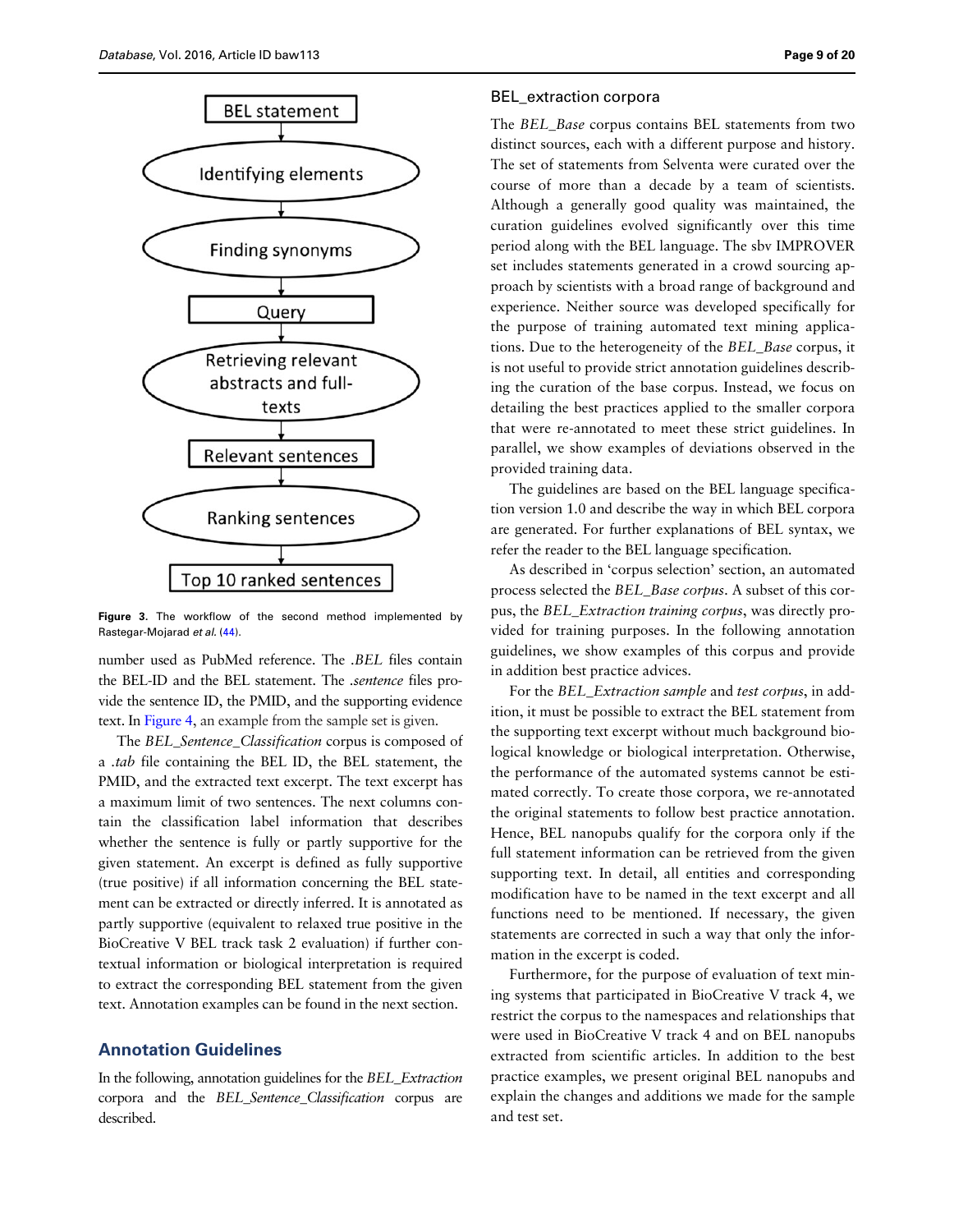<span id="page-9-0"></span>

| Sample set entry provided to participants:                                                                                                                                                                                                                                                  |  |                                                  |              |
|---------------------------------------------------------------------------------------------------------------------------------------------------------------------------------------------------------------------------------------------------------------------------------------------|--|--------------------------------------------------|--------------|
| <b>BEL-Extraction.sentence entry:</b><br>Ischemia/reperfusion resulted in remarkable elevation in serum<br>SEN:10000334<br>14962485<br>level of proinflammatory cytokines, interleukin-6 (IL-6),<br>keratinocyte chemoattractant (KC) and granulocyte<br>colony-stimulating factor (G-CSF). |  |                                                  |              |
|                                                                                                                                                                                                                                                                                             |  | <b>Training.BEL entry:</b>                       |              |
| SEN:10000334                                                                                                                                                                                                                                                                                |  | path(MESHD:Ischemia) increases sec(p(MGI:Csf3))  | BEL:20000514 |
| SEN:10000334                                                                                                                                                                                                                                                                                |  | path(MESHD:Ischemia) increases sec(p(MGI:Cxcl1)) | BEL:20000516 |
| SEN:10000334                                                                                                                                                                                                                                                                                |  | path(MESHD:Ischemia) increases sec(p(MGI:II6))   | BEL:20000518 |
|                                                                                                                                                                                                                                                                                             |  |                                                  |              |

#### Figure 4. An example of the BEL\_Extraction sample corpus.

For every BEL statement, the inclusion of a citation in the form of a PubMed reference is mandatory. This is not a general requirement in BEL, but is for the BioCreative task. Additionally, appropriate text excerpts supporting the BEL statement must be specified. The use of coreferences is only permitted if the full entity information is given in the excerpt. A co-reference example is given in Figure 4. In this sentence, 'Cytokines' is a co-reference for the entity information 'interleukin 6', keratinocyte chemoattractant' and 'granulocyte stimulating factor'. Best curation practice is to select the excerpt in such a way that information about the experimental conditions is included. Alternatively, result and summary sentences clearly expressing the corresponding relationship may be chosen. For the BEL\_Extraction sample and test corpus, the information within the text excerpt should be sufficient to derive the corresponding BEL statement. Moreover, the text excerpt should be no longer than two sentences. In such a way, a comparable degree of difficulty for BEL statement extraction was ensured for the BEL task.

In best practice curation, the correct biological interpretation from experimental settings is derived and the causal biological relationships are expressed in the BEL statements. Examples of such interpretations are given below (see Examples 9–16). In these examples, the named entities used in the statements 'are underlined' in the supportive evidence text. Further best practice examples can be found at the OpenBEL website ([http://wiki.openbel.org/display/BEL/](http://wiki.openbel.org/display/BEL/BEL+Best+Practices) [BEL](http://wiki.openbel.org/display/BEL/BEL+Best+Practices)+[Best](http://wiki.openbel.org/display/BEL/BEL+Best+Practices)+[Practices](http://wiki.openbel.org/display/BEL/BEL+Best+Practices)). Examples are also given for the cases where *sample* and *test corpus* annotations differ from best practice. In these cases, we adapted or extended the annotations to allow a more consistent evaluation.

In BEL statements, only normalized entities are used. All defined names of entities can be found in the corresponding namespace. For example, entries in the CHEBI BEL

namespace are restricted to be used with the abundance function abundance(). Similarly, entries in gene namespaces like HGNC are restricted to geneAbundance(), rnaAbundance(), microRNAAbundance() and proteinAbundance(), with the options for specific entities restricted by the type of gene. For example, microRNA namespace values like 'HGNC:MIR21' can be used with geneAbundance(), microRNAAbundance(), or rnaAbundance(), but not proteinAbundance().

If there are any special characters in the entity name, such as a space, hyphen, comma, bracket, or symbol, the name must be enclosed by quotation marks. OpenBEL provides namespaces for preferred names and the corresponding namespaces for database identifiers (IDs). To improve readability, we recommend using the preferred names instead of the IDs.

For biological processes, it is preferable to use only 'root' entities and not regulatory child terms. For example, GOBP:'synaptic transmission, cholinergic' is a root entity with the regulatory children GOBP: 'regulation of synaptic transmission, cholinergic' and GOBP: 'negative regulation of synaptic transmission, cholinergic'. These regulatory concepts can be represented in BEL statements using the BEL relationships increases or decreases together with the root entity and thus their use is best avoided.

| Example 1:   | "Galanin" | induces | "cholinergic" |
|--------------|-----------|---------|---------------|
| dysfunction. |           |         |               |

| Best practice:   | $p(HGNC: GAL)$ decreases<br>bp(GOBP: "synaptic transmission,                               |
|------------------|--------------------------------------------------------------------------------------------|
| Not recommended: | cholinergic").<br>$p(HGNC:GAL)$ increases                                                  |
|                  | $bp(GOBP: negative \, regulation \, of \, synaptic)$<br><i>transmission, cholinergic')</i> |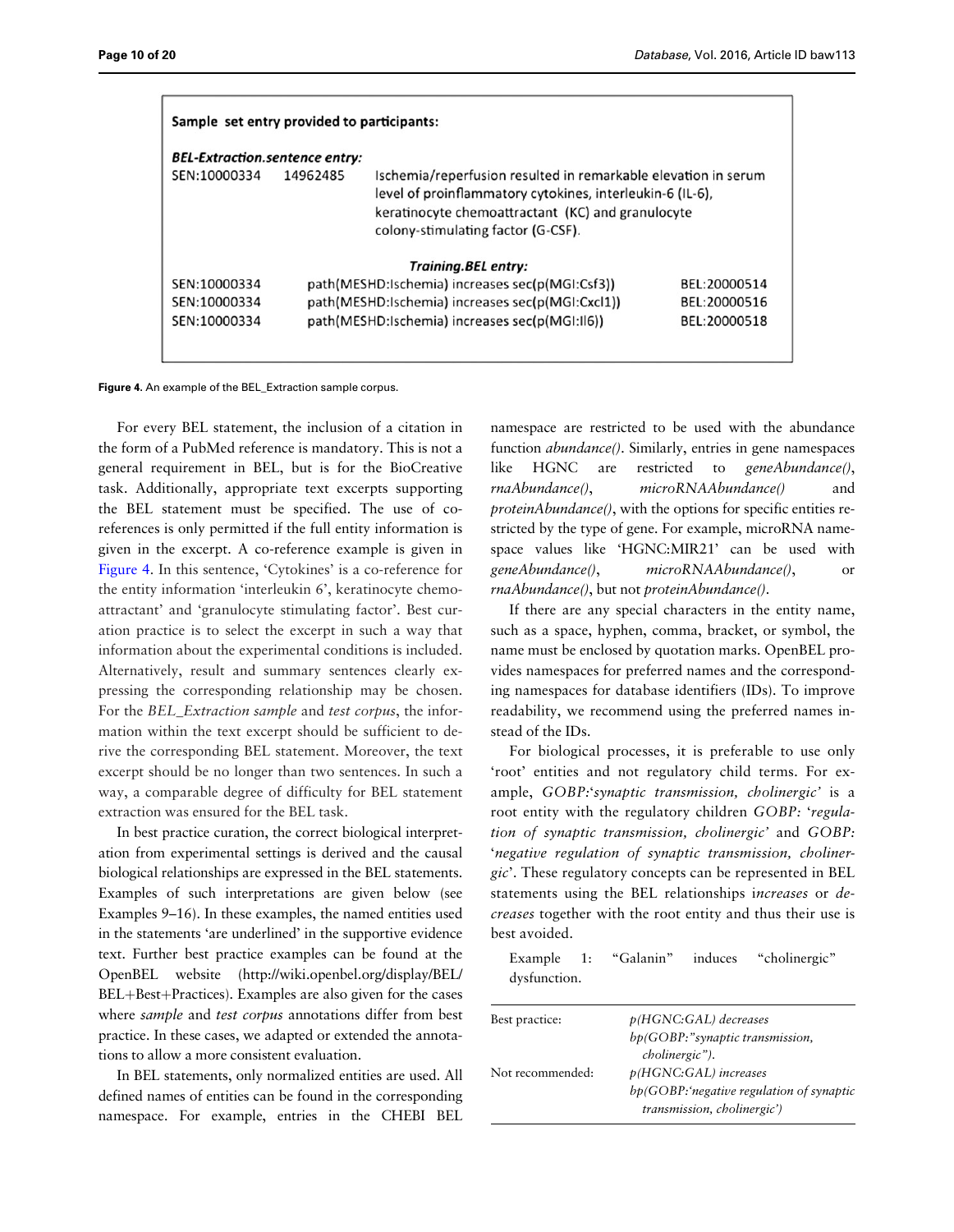Similarly, if proteins or chemicals are involved in a biological process entity name, it is preferable to use the chemical or protein entities directly.

Example 2: In particular, "acetylcholine" release is inhibited by "galanin".

| Best practice:   | $p(HGNC:GAL)$ decreases sec        |
|------------------|------------------------------------|
|                  | (a(ChEBI:acetylcholine)).          |
| Not recommended: | $p(HGNC:GAL)$ decreases            |
|                  | bp(GOBP: acetylcholine secretion') |
|                  |                                    |

In Example 2 best practice, the transformation function sec() (secretion()) for the secretion of proteins is applied. Similarly, the translocation function  $tloc()$  and the degradation function deg() are employed. All of these transformations are expressed as transformation functions (e.g.,  $p(A)$ ) induces  $tloc(p(B))$  instead of using active relationships (e.g.,  $p(A)$  translocates  $p(B)$  does not exist in BEL). Further best practice examples for these functions are as follows.

Example 3: When cells were treated with "brefeldin A", we observed "STK16" translocation to the nuclear compartment.

| Best practice: | a(ChEBI: brefeldin A') increases  |
|----------------|-----------------------------------|
|                | tloc(p/MGI:Stk16),GOCC:cytoplasm, |
|                | GOCC:nucleus)                     |

In addition to the named entities ChEBI: brefeldin A' and MGI:Stk16, the location information is defined with normalized entities as well. The GO cellular component (GOCC) namespace is used for coding the location information (For the sake of simplicity, this location information encoded in names from the GOCC namespace is not used in the BEL track evaluation. a(ChEBI: brefeldin A')  $increases$   $tloc(p/MGI:Stk16))$  would be fully accepted within the evaluation environment.).

Example 4: "Eukaryotic initiation factor (eIF) 4B" interacts with several components of the initiation pathway and is targeted for cleavage during "apoptosis".

| Best practice: | bp(GOBP:apoptotic process)        |  |  |
|----------------|-----------------------------------|--|--|
|                | $increases \, deg(p(HGNC:EIF4B))$ |  |  |

Post-translational modifications of proteins can be directly expressed in modification functions together with the normalized entity. For an overview of all possible variations of the modification terms, we refer the reader to the syntax specification.

The next example shows the minimum information required to describe a modification by phosphorylation.

Example 5: "MAPK3" is phosphorylated by "MAP2K1".

| Best practice: | $p(HGNC:MAP2K1)$ directly Increases |
|----------------|-------------------------------------|
|                | p(HGNC:MAPK3, pmod(P))              |

In many cases, two or more distinct modifications are required simultaneously for a single protein activity, and neither modification alone is sufficient. In BEL language v1.0, it is not possible to model more than one protein modification. Therefore, a simple approach is to model the effect of each site separately.

Example 6: "MAPK3" must be phosphorylated at two sites, threonine 202 and tyrosine 204, to be active.

| p(HGNC:MAPK3, pmod(P, T, 202)) |
|--------------------------------|
| $=$ > $kin(p(HGNC:MAPK3))$ and |
| p(HGNC:MAPK3, pmod(P, Y, 204)) |
|                                |
|                                |

Activity functions are used to represent changes in the protein activity, particularly when not due to corresponding changes in the amount of the protein. In Example 6, the kinase activity function  $\text{kin}(i)$  is used because MAPK3 is a kinase that is typically activated via phosphorylation. If known, the most specific applicable BEL activity function should be used; if not, the general function  $act()$  can be used.

Example 7: "c-Cbl" binds to "Fyn" upon "insulin" stimulation.

| Best practice: | $p(HGNC:INS)$ increases complex |
|----------------|---------------------------------|
|                | (p(HGNC:FYN), p(HGNC:CEL))      |

Proteins in complexes are directly expressed with the function complex(). Because the corpora focus on BEL statements with causal increases/decreases relationships, the complex function is only represented in BEL statements if the protein complex is part of a causal relationship. Example 7 represents regulation of protein binding using the complex() BEL function. In contrast, from the sentence 'c-Cbl binds to Fyn' no causal BEL statement could be extracted. The next example shows the use of the complex function as the statement subject term:

Example 8: These results suggest that "integrin alpha5/ beta1" mediates "fibronectin"-induced epithelial cell proliferation through activation of the "EGFR'.

| Best practice: | complex(p(HGNC:ITGAS),p(HGNC:ITGB1))<br>directly increases kin(p/HGNC:EGFR)) |
|----------------|------------------------------------------------------------------------------|
| Sample/Test:   | $p(HGNC:FN1)$ increases $bp(GOBP;$ "epithelial<br>cell proliferation")       |

The last BEL statement is not part of the original corpus because it was not relevant to the curator. For the sample and test set it is added.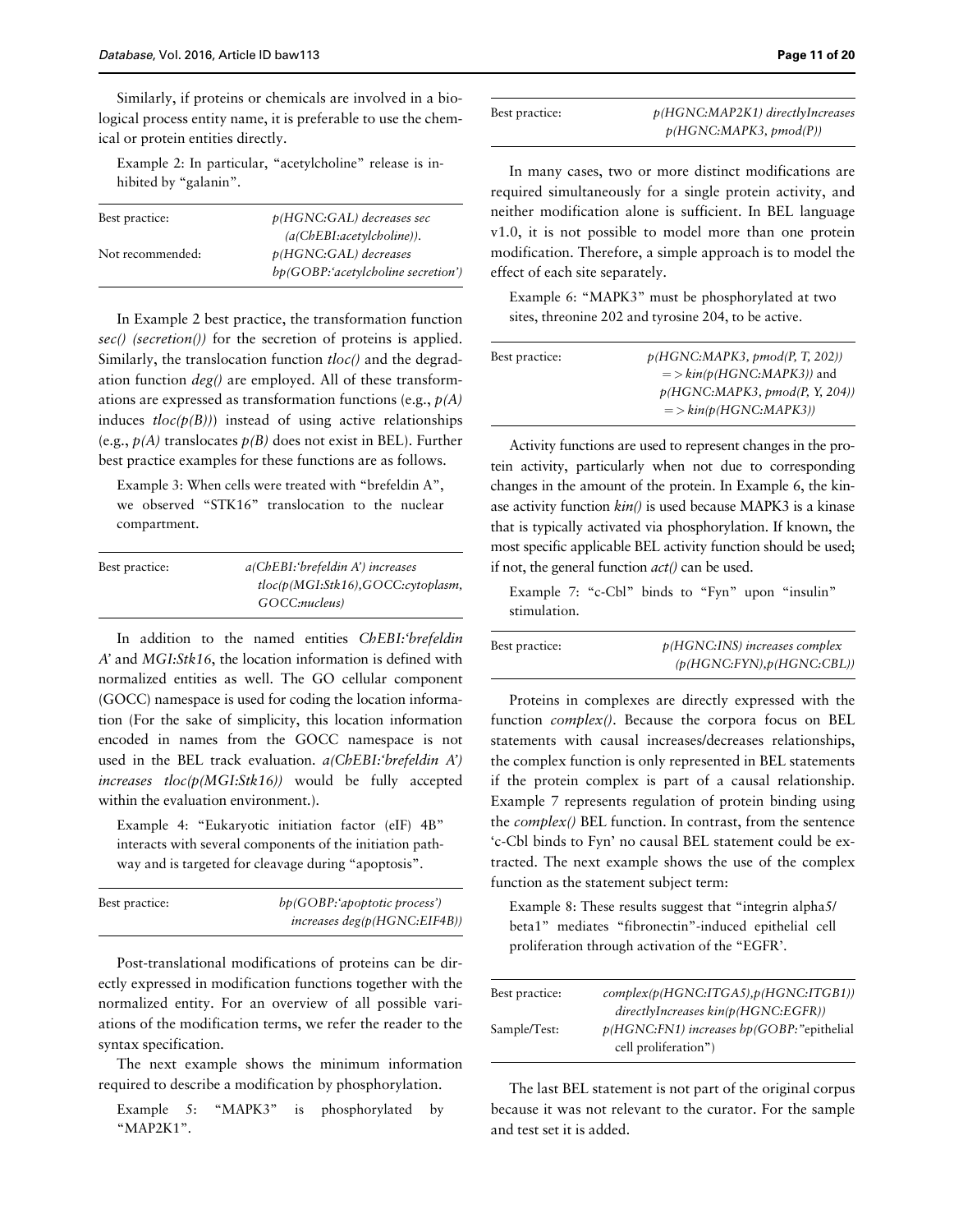Example 9: "HMG-14" phosphorylation is severely reduced or abolished in mice lacking "MSK1" (MSK1 is a synonym for MGI:Rps6ka5).

| Training data: | $kin(p(MGI:Rps6ka5))$ increases $p(MGI:$ |
|----------------|------------------------------------------|
|                | Hmgn1, pmod(P)                           |
| Best practice: | $(p(MGI:Rps6ka5))$ increases $p(MGI:$    |
|                | Hmgn1, pmod(P)                           |
|                |                                          |

In Example 9, no direct interaction can be derived from the observation described in the sentence. Hence, the relationship type 'increases' is applied. In the following Example 10, PAK2 protein is a substrate of CASP3; the abundances of the subject and object activity BEL terms physically interact, so the relationship 'directlyIncreases' can be used (For the BEL task is not necessary to differentiate between 'directlyIncreases' and 'increases' relationship type—this type is automatically converted into the type 'increases' during evaluation.).

Example 10: "Pak2" is cleaved by "caspase 3" during apoptosis.

| Training data: | $pep(p(HGNC:CASP3))$ directlyIncreases |
|----------------|----------------------------------------|
|                | kin(p(HGNC:PAK2))                      |

Best practice would be to add the additional evidence text from the source, e.g.

'Pak2 is cleaved by caspase 3 during apoptosis, resulting in kinase activation'.

These last two examples clearly show the interpretation level that can be used in the BEL statements. For knockdown experiments, a standard inversion of relationships as shown in Example 9 is required. In this example, MSK1 knockdown mice have reduced MGI:Hmgn1 phosphorylation. Biologist would infer from this knockdown experiment that MGI:Rps6ka5, when present in normal mice, is responsible for inducing MGI:Hmgn1 phosphorylation. In the training data, often activity is added to proteins [see Example 9,  $kin(p(MGI:Rps6ka5))$ ]. Best practice is only to add those activity functions when they are stated in the accompanied text excerpt. For further best practice examples we refer to the OpenBEL wiki pages (Further examples in BELv2.0 format: [http://wiki.openbel.org/pages/](http://wiki.openbel.org/pages/viewpage.action?pageId=10388150) [viewpage.action?pageId](http://wiki.openbel.org/pages/viewpage.action?pageId=10388150)=[10388150](http://wiki.openbel.org/pages/viewpage.action?pageId=10388150)). In re-annotation of the BEL\_Extraction sample and test corpus, activity status not found in the text is removed.

In Example 10, if it is known that processing (in this case, expressed as cleavage) of a protein induces its function, the activation of the function within the BEL statement is a standard interpretation often used in the BEl\_Base corpus. As shown above, best practice would be to include a text excerpt describing the activation, deactivation or degradation. Nevertheless, we decided to retain

this interpretation level in the BEL Extraction sample and test corpus since it is often found in the corpus.

| Example 11: V12"Ras" was able to induce "cyclin D1"<br>expression (Cyclin D1 is a synonym<br>HGNC:CCND1). |  |  |                                                                             | for |
|-----------------------------------------------------------------------------------------------------------|--|--|-----------------------------------------------------------------------------|-----|
| Best practice $(1)$ :                                                                                     |  |  | $act(p(HGNC:HRAS))$ increases                                               |     |
| Best practice (2):                                                                                        |  |  | p(HGNC:CCND1)<br>$p(HGNC: HRAS, sub(G, 12, V))$ in<br>creases p(HGNC:CCND1) |     |

In Example 11 best practice (1), the normal protein HRAS is used because V12Ras is known to be always active and is used to investigate signaling of active ras. Therefore, the activated normal form of the protein can be used in the BEL statement. Alternatively, the relationship with the mutated variant can be expressed (see best practice (2)). The recommendation for the best practice depends on the context of the publication. The first variant should be applied if the mutated protein is used in experiments to find the normal function of active Ras. If the (unknown) function of the mutated protein is the subject of investigation, the second variant would be defined as a best practice coding. The BEL\_extraction corpora were restricted such that they did not include protein variants (proteins modified with the sub, trunc or fus functions). Hence, sample and test corpus contain only statements similar to best practice (1).

Further biological interpretation and integration of background knowledge are allowed as far as the information is common biological knowledge. The following examples illustrate a standard biological interpretation of an inhibitor experiment:

Example 12: The PI3K("p110alpha") inhibitor "wortmannin" inhibited the induction of "CHOP" in a dose-dependent manner (p110alpha is a synonym for MGI:Pik3ca ; CHOP is a synonym for MGI:Ddit3).

|                       | a(ChEBI:wortmannin) decreases |
|-----------------------|-------------------------------|
| Best practice $(1)$ : |                               |
|                       | p(MGI:Didit3)                 |
| Best practice $(2)$ : | $kin(p(MGI:Pk3ca))$ increases |
|                       | p(MGI:Didit3)                 |
| Sample/Test:          | a(ChEBI:wortmannin) decreases |
|                       | kin(p(HGNC:Pk3ca))            |
|                       |                               |

In Example 12, two possibilities are given, in the first version the direct result of the observed relationship, wortwannin decreases Ddit3, is coded. Because wortmannin is a Pik3ca, inhibitor, the inverse relationship can be described between Pik3ca and Ddit3. Depending on the context of the text excerpt, both methods of encoding are possible. For the sample and test set, always both possibilities should be generated. The direct relationship between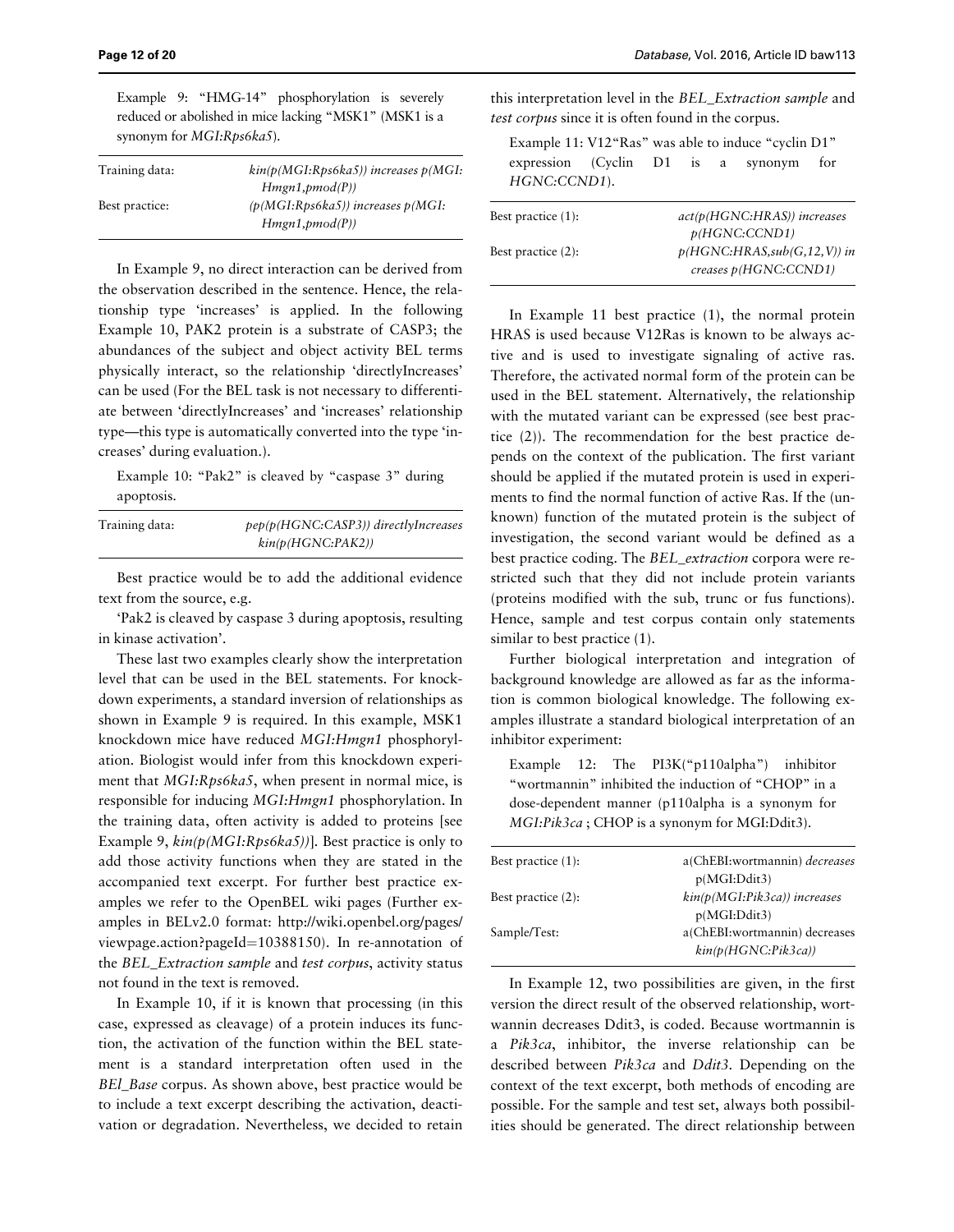the inhibitor and the inhibited protein is always created as an additional BEL statement.

| Example 13: "Adhesion" to fibronectin induced "PLC- |
|-----------------------------------------------------|
| gamma1" tyrosine phosphorylation that was inhibited |
| by an "Src-kinase" inhibitor.                       |

| Best practice: | $kin(p(HGNC:SRC))$ increases                    |
|----------------|-------------------------------------------------|
|                | p(HGNC:PLCG1, pmod(P))                          |
| Best practice: | $bp(GOBP:$ cell adhesion') increases            |
|                | p(HGNC:PLCG1, pmod(P))                          |
| Correct:       | bp(GOBP:'cell adhesion') increases (kin(p(HGNC: |
|                | SRC)) increases p(HGNC:PLCG1, pmod(P)))         |
| False:         | $kin(p(HGNC;SRC))$ increases (bp(GOBP:'cell     |
|                | adhesion') increases $p(HGNC:PLCG1, pmod(P)))$  |
|                |                                                 |

In Example 13, to represent the relationship between SRC and PLLG1, only the best practice interpretation is possible. Through the effect of the Src-kinase inhibitor, it became clear that the active SRC is responsible for the tyrosine phosphorylation. Therefore, the kinase activity  $kin()$  is used. In addition, further levels of interpretation of the text excerpt could lead to the proposed nested statements. A correct interpretation is given in the first nested statement (labeled as correct); a false interpretation is shown with the second nested statement (labeled as false). The best practice recommendation is to omit nested statements as much as possible. Hence, these nested statements are not included into the sample and test set.

Example 14: The sensitivity to "Fas"-induced "cell death" was reduced in "HGF" transfectants, which was

| Training corpus: | $p(HGNC:HGF)$ decreases (act(p(HGNC:FAS))          |
|------------------|----------------------------------------------------|
|                  | increases bp(GOBP: 'cell death'))                  |
| Best practice:   | $p(HGNC:HGF)$ decreases ( $p(HGNC:FAS)$ )          |
|                  | <i>increases bp</i> (GOBP:'cell death'))           |
| Sample/Test:     | $p(HGNC:FAS)$ ) increases $bp(GOBP:cell death$ ')) |
|                  |                                                    |

reversed by the presence of anti-"HGF" antibody.

In Example 14, the preferred way to represent the described relationship is a nested statement. If no further information is available, the relationship should be expressed in such a way. Again, in this example the difference between an entry in the training corpus and best practice is shown. No FAS-activity can be inferred from the sentence, therefore it should be omitted. Furthermore, in the test and sample set, the simpler BEL statement should be added.

In the following, two more examples are shown that describe some limited biological interpretation and are allowed in the sample and test set. If the activation of a promoter is mentioned, it can be translated to *increases*  $r()$ or as shown in Example 15 to *directlyIncreases*  $r$ *()*.

Example 15: Cell transfection experiments demonstrated that the promoter of the "adhesion molecule L1" is activated by "KLF7" binding to CACCC motifs (adhesion moleule L1 is a synonym for MGI:L1cam).

Best practice: tscript(p(MGI:Klf7)) directlyIncreases r(MGI:L1cam)

Similarly, if the induction of DNA binding for a transcription factor is described, the interpretation it is valid to transform that into increases tscript() as presented in Example 16.

Example 16: "C/EBP beta" DNA-binding activity is induced in NIH-3T3 beta 2 cells exposed to "dexamethasone" (C/EBP beta is a synonym for MGI:Cebpb).

Best practice: a(ChEBI:dexamethasone) increases tscript(p(MGI: Cebpb))

#### BEL\_sentence\_classification corpus

The statement—evidence text pairs from the BEL\_SentenceClassification corpus were annotated in a similar way. In contrast to the annotation for the BEL\_Extraction corpus, we needed to evaluate whether the text excerpts can serve as a source to extract the given BEL statement. In contrast to the guidelines for curators, the excerpt is accepted as fully supportive even if it contains hypothetical statements or ambiguous organism associations. The focus for this annotation is to select excerpts that contain all information to generate the given BEL statement.

Unfortunately, the automated systems provided the text excerpts without further information on the context of surrounding text. In the course of the evaluation, it became evident that in some cases, it is difficult to rely only on the information given in one sentence. To some extent, further context details would be required to make a more assured decision. In the BioCreative evaluation, we therefore used three different annotation levels (full relationship true/ false, relaxed relationship true/false, and context relationship true/false). During the IAA measurements, we refined our annotation guidelines to avoid ambiguities in the dataset. This approach led to some modifications in the underlying annotations. For the level of context relationship annotation, we were not able to define the annotation guidelines in such a way that good IAA agreement could be achieved. Consequently, we dismissed this third annotation level that was used in the BioCreative challenge beforehand and decided to publish only the newly annotated corpus.

A relationship is annotated as 'fully supportive' if the BEL statement is fully expressed in the text excerpts. Such excerpt is self-sufficient and contains enough information to allow the extraction of the corresponding statements. This is the case if all entities, functions, and their relationships can be extracted directly from the excerpt. However, straightforward biological interpretations are explicitly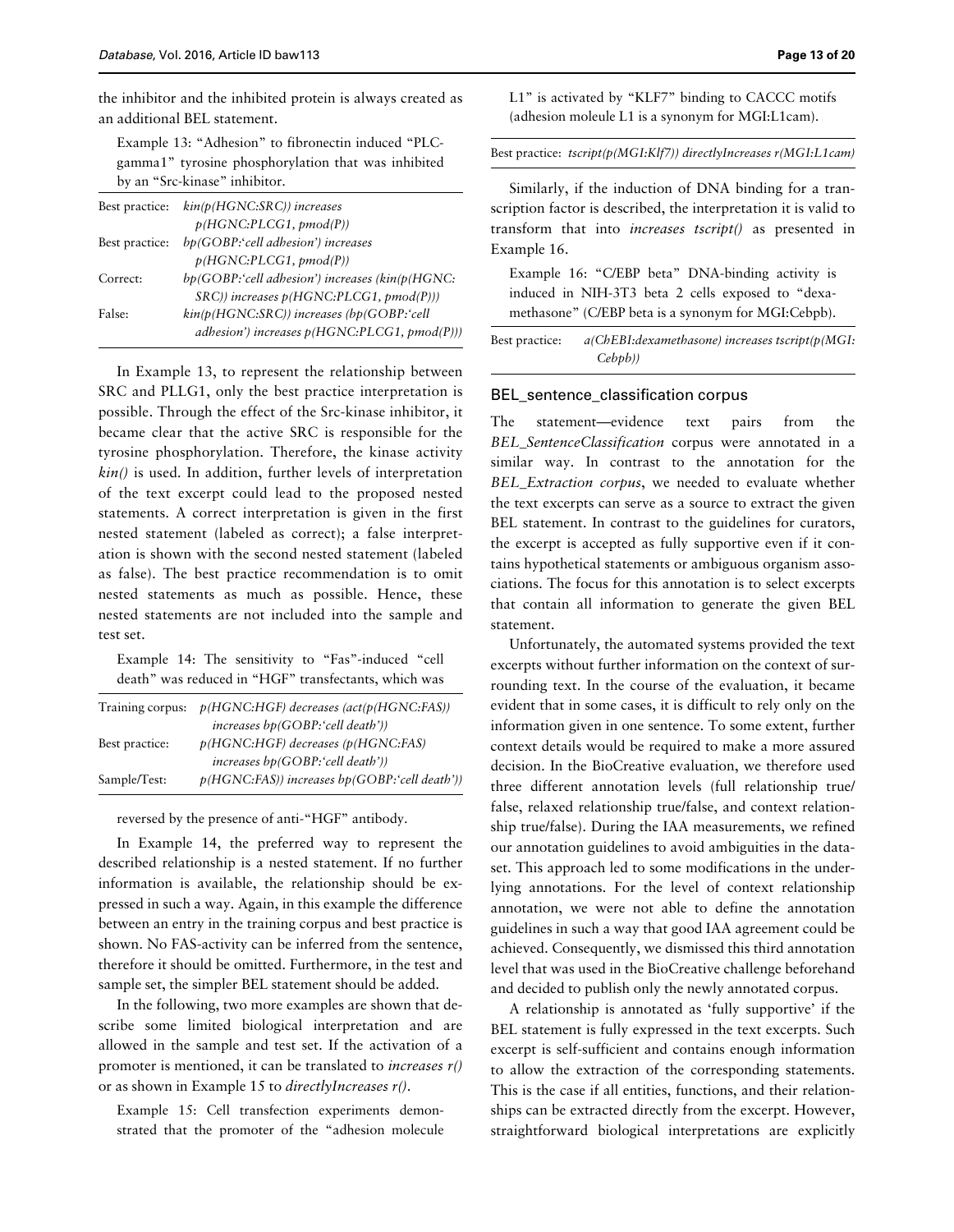allowed and hypothetical relationships are accepted as well.

Example 17: ... such as "IGF-I", may increase "TFF1" expression while decreasing PR levels... .

| True supportive for: | $p(HGNC:IGF1)$ increases $r(HGNC:TFF1)$ |
|----------------------|-----------------------------------------|
|----------------------|-----------------------------------------|

Similarly to the guideline presented earlier, examples of straightforward biological interpretation are accepted: the activation of a promoter can be interpreted as an increase of RNA expression and is annotated as 'fully supportive' relationship evidence text.

Example 18: However, IL-1beta was shown to inhibit the "IL-6"-induced activation of the porcine "ITIH4" promoter.

True supportive for:  $p(HGNC:IL6)$  increases r(HGNC:ITIH4)

Another example is the activation of a protein. In this case, we accept sentences as being 'fully supportive' when the activation of a protein is mentioned and is expressed in the BEL statement as activation of the transcription factor activity tscript(). Similarly, in the case of antagonists, the text excerpt represents fully supportive evidence for decreasing the specific activity of the protein. Additionally, if the gene names are clearly stated and refer to orthologous genes, organism associations are ignored (see Example 18, the porcine ITIH4 promoter).

The category 'partially supportive' is always valid if the 'fully supportive' value is true. In addition to the 'fully supportive' level, it can also be valid if the statement can only be extracted by taking biological background knowledge or contextual details into account. However, in these cases, it should contain important information for the relationship. We introduced this level because in a 'standard curator setting' for BEL statement extraction, information on the context/surrounding text would be available and curators would like to find such text passages.

Example 19: The "M-CSF"-induced macrophages resulted in enhanced foam cell formation, which could be inhibited by monoclonal antibodies to "CD36" (M-CSF is a synonym for HGNC:CSF1).

Partially supportive for:  $p(HGNC:CSF1)$  increases r(HGNC:CD36)

Without further biological background knowledge, it cannot be decided whether the sentence represents the information given in the BEL statement. It might be that CD36 is in the path between M-CSF and the enhanced foam cell formation or that CD36 is necessary independent of M-CSF for foam cell formation. Similarly, if the relationship type is not clearly stated, only the partly supportive relationship class is valid.

Example 20: "CXCL12" secreted by human trophoblasts enhances the coordination between trophoblasts and DSCs, via the regulation of "MMP9" and MMP2.

| Partially supportive for: | p(HGNC:CXCL12) increases |
|---------------------------|--------------------------|
|                           | r(HGNC:MMP9)             |

In Example 20, it is not clear whether CXCL12 increases or decreases MMP9 and on which level (RNA, protein, or activation level) this regulation occurs. Nevertheless, the sentence contains important information for the corresponding BEL statement and should not be omitted.

Example 21: CONCLUSION: PTH can promote the bone resorption by increasing the expressions of some bone-resorbing cytokines such as OPGL, "M-CSF" and TRAIL, and then stimulating the "osteoclast differentiation" and activity.

Not supportive for:  $p(MGI:Csf1)$  increases bp(GOBP: 'osteoclast differentiation')

Example 22: 'To clarify the role of "M-CSF" in the "osteoclast differentiation", we established a clonal stromal cell line OP6L7 capable of supporting hemopoiesis from newborn op/op mouse calvaria.

| Not supportive for: | $p(MGI:Csf1)$ increases $bp(GOBP: 'ostecclast$ |
|---------------------|------------------------------------------------|
|                     | differentiation')                              |

In Example 21, no relationship between MGI:CSF1 and GOBP: 'osteoclast differentiation' can be extracted from the sentence and therefore, it is not supportive. Although the correct relationship is described in Example 22, no result is given and therefore, it is not considered as supportive.

Example 23: IL1- and TNF-alpha-mediated stimulation of type 1 "APP" genes is synergistically enhanced by "IL6"-type cytokines.

| Not supportive for: | $p(HGNC:APP)$ increases $r(HGNC: IL6)$ . |  |
|---------------------|------------------------------------------|--|
|---------------------|------------------------------------------|--|

Finally, sentences containing wrong information for the BEL statement are labeled as false for both categories. In Example 23, the sentence expresses the wrong direction and cannot be annotated as supportive for the given statement.

#### IAA analysis

To measure the quality of the gold standard corpus, an analysis of the results of manual curation is performed. In an 'IAA' analysis, a comparison of the labels created by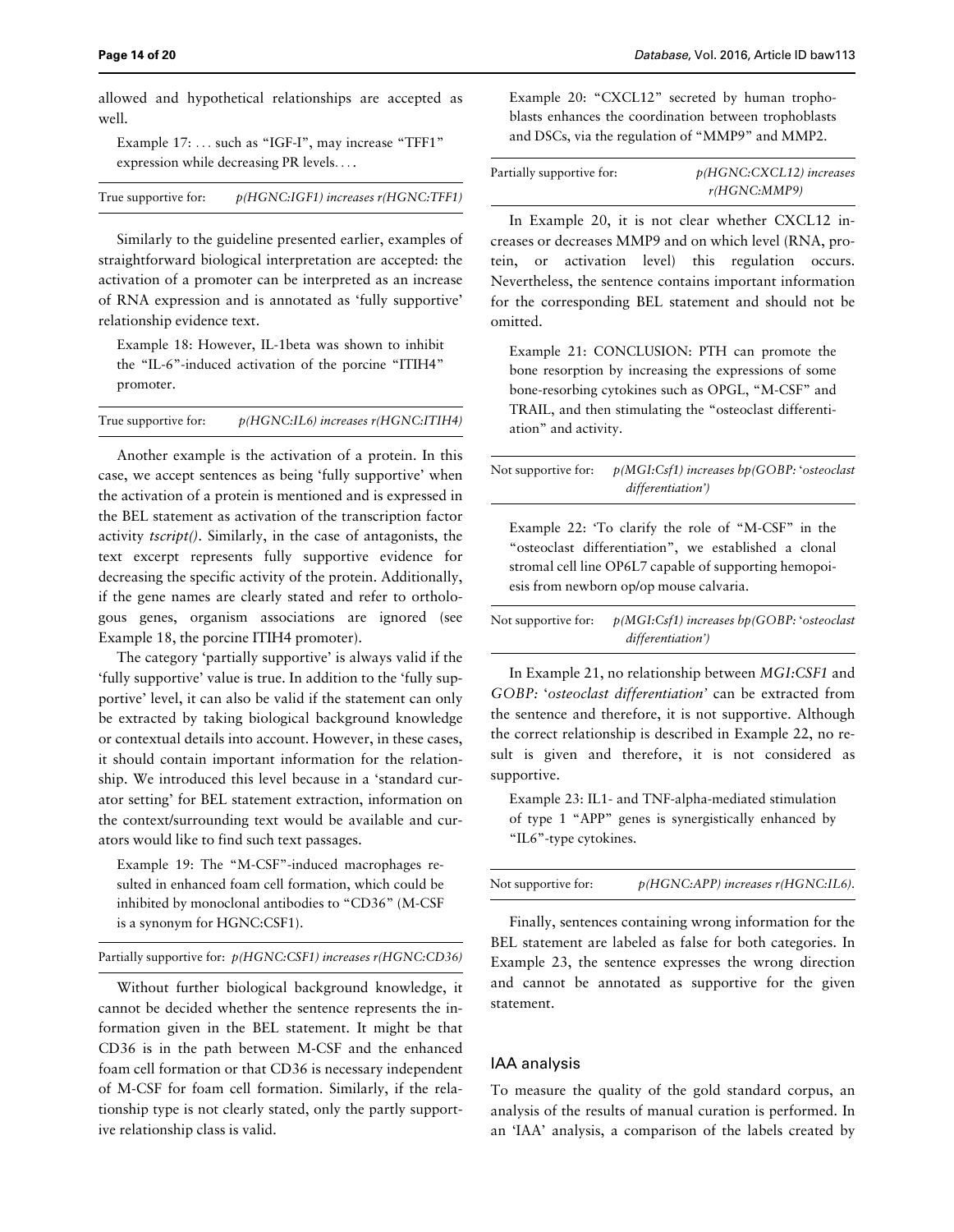Table 3. Distributions of term, function, and relationship types in the BEL\_Extraction corpora

| Term type            | Train  | Sample   | <b>Test</b> | Total  |
|----------------------|--------|----------|-------------|--------|
| P                    | 19 918 | 497      | 346         | 20 761 |
| A                    | 1927   | 79       | 37          | 2043   |
| bp                   | 877    | 79       | 31          | 987    |
| path                 | 244    | 54       | 15          | 313    |
| <b>Function type</b> | Train  | Sample   | <b>Test</b> | Total  |
| act                  | 6332   | $\Omega$ | 36          | 6368   |
| pmod                 | 1411   | 24       | 9           | 1444   |
| complex              | 750    | 26       | 15          | 791    |
| tloc                 | 406    | 11       | 13          | 430    |
| deg                  | 205    | 18       | 6           | 229    |
| sub                  | 23     | $\Omega$ | $\Omega$    | 23     |
| trunc                | 6      | $\Omega$ | $\Omega$    | 6      |
| Relation type        | Train  | Sample   | <b>Test</b> | Total  |
| increases            | 8112   | 221      | 155         | 8488   |
| decreases            | 2956   | 84       | 53          | 3093   |
|                      |        |          |             |        |

several curators is performed and scores are calculated that represent the agreement and also the disagreement between curators. In such a way, the quality of annotation guidelines can be assessed and indications of inconsistency in the instructions can be revealed. A high agreement score implies that the task is well defined and the corpus annotations are consistent  $(45)$  $(45)$ . In addition, the IAA analysis gives a hint about an upper boundary for the prediction systems.

Cohen's kappa is a popular measure that calculates the overall proportion of agreement and corrects it by taking into account the level of agreement that would occur by chance  $(46)$  $(46)$ .

$$
kappa = \frac{(p_o - p_e)}{(1 - p_e)}
$$

The overall proportion of agreement is defined as  $p<sub>o</sub>$  and  $p<sub>e</sub>$  defines the agreement expected by chance. For the IAA calculation of the BEL\_Sentence\_Classification corpus, we calculated both,  $p<sub>o</sub>$  and kappa values, for the two corpora. Landis et al. [\(47](#page-19-0)) also provide a guideline for the strength of the kappa values, which classifies the level of agreement in a range between poor and almost perfect.

For the comparison of the BEL\_Extraction sample and test corpus annotations, the evaluation interface created for the BioCreative V track 4 [\(http://bio-eval.scai.](http://bio-eval.scai.fraunhofer.de/) [fraunhofer.de/](http://bio-eval.scai.fraunhofer.de/)) [described in Rinaldi et al. [\(38](#page-19-0))] is used. As evaluation metrics, recall, precision, and F-score for different structural levels (term, function and relationship) of BEL statements are generated.

The IAA are analysed for both corpora in two rounds of annotation. After the first annotation of 30 BEL nanopubs, the discrepancies between the annotators were discussed and

the annotation guidelines refined. A new set of 40 BEL nanopubs is selected for new annotation and IAA calculation.

## **Results**

#### Corpus statistics

The BEL\_Extraction training corpus contains 6,353 sentences accompanied by 11 066 statements. The BEL\_Extraction sample corpus is composed of 183 sentences with 354 BEL statements. Finally, the BEL Extraction test corpus comprises 105 sentences and 202 statements. A summary of corpus statistics with the distributions of term, function,and relationship types is provided in Table 3. Overall, the distributions between the different classes are very similar for the three sub corpora. There is a dominant category type on each level in the training set: 87% of the terms are proteins, 69% of the functions are activations and 73% of the relationships express an 'increases' relationship. Similar proportions apply to the sample and test set, except for the function level, where activation covers only 46% of all cases. Under the activity function, all different enzymatic activity functions are summarized. In a large number of cases, the activity information could not be found in the corresponding text excerpts and was removed from the evaluation sets during reannotation. Furthermore, unlike the training corpus, the BEL Extraction sample and test corpora do not contain the functions substitution() and truncation(). For the BEL\_Extraction sample corpus, the re-annotation changes were tracked. In the re-annotation process, overall, 35 statements (10%) were edited and 73 statements (20%) were added. Eight text excerpts and their corresponding BEL statements were removed because they did not fit into the annotation guidelines anymore.

The BEL\_Sentence\_Classification corpus includes 99 BEL statements associated with 1554 unique pieces of supporting text excerpts. A total of 578 (37%) are classified as 'fully supportive' and 976 text excerpts (63%) as not fully supportive (see [Table 4](#page-15-0)). Under the partially supportive conditions, the true positive excerpts rise in number to 804 (52%), leaving 750 excerpts (48%) as false evidence text. Overall, 226 excerpts (15% of all excerpts) change classification from false to true when 'partially supportive' annotation is applied instead of 'fully supportive' criteria.

#### IAA for the BEL\_extraction corpora

To calculate pair-wise IAA, the three curators annotated 40 sentences simultaneously. The BEL track evaluation interface compares two datasets of BEL statements with each other, normally a gold standard with automated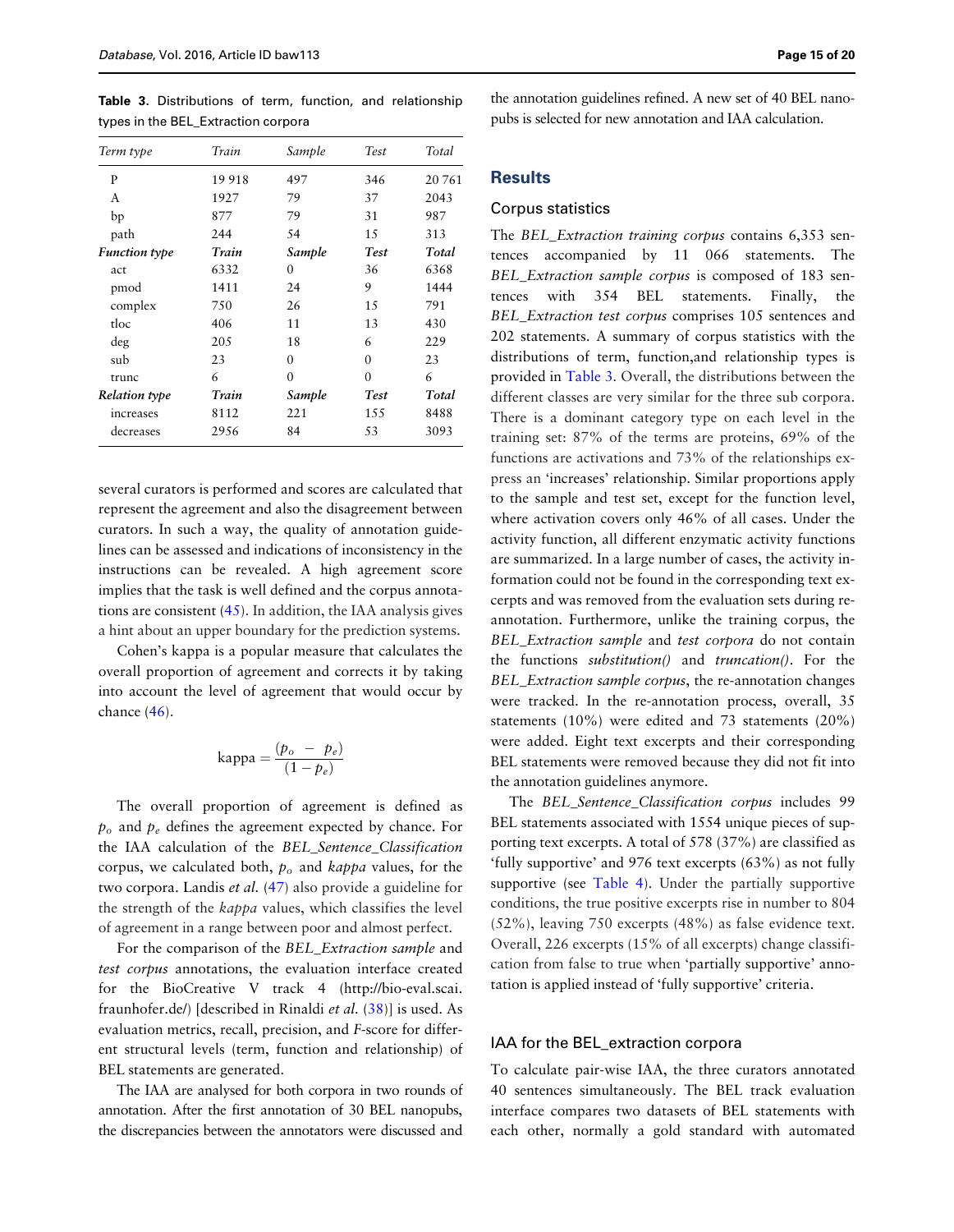<span id="page-15-0"></span>Table 4. Distribution of positive and negative sentences in the BEL\_Sentence\_Classification corpus

| Class                       | True | False | Total |
|-----------------------------|------|-------|-------|
| <b>Fully Supportive</b>     | 578  | 976   | 1554  |
| <b>Partially Supportive</b> | 804  | 750   | 1554  |

A relationship is annotated as fully supportive if the BEL statement is fully expressed in the text excerpts. It contains all information to allow the extraction of the corresponding statements

The category partially supportive is always valid if the fully supportive value is true. In addition, a relationship is annotated as partially supportive if the statement can only be extracted by taking biological background knowledge or contextual details into account.

prediction, and generates recall, precision, and F-score measures for different structural levels (term, function, and relationship) of BEL statements. For the pair-wise agreement of two curators, the first curator annotations were defined as the gold standard and the second curator dataset was treated as a prediction. Overall, the agreement between annotators one and two was very high, over 95% for most of the different levels (see Table 5). The main reason for this high agreement is that the BEL statements already exist and need only to be corrected and extended. At the statement level, the agreement was below 90% (88.89%). The reason for this is that already a single error in one of the other classes leads to an error on the full statement level. The levels of overlap with the third curator are lower, reflecting the shorter BEL coding experience of the third annotator. The main annotation differences at the term level are erroneous normalization of family names in text to gene entities such as HGNC names. For example, the term 'IL1' should not be mapped to HGNC:IL1A because it is unclear whether IL1A or IL1B is being referred to. Another kind of error can easily occur at the relationship level as shown in the next example.

Example 24: 'Consistent with an involvement of this kinase, fyn-deficient keratinocytes have strongly decreased tyrosine phosphorylation levels of beta- and gamma-catenins and p120-Cas, and structural and functional abnormalities in cell adhesion similar to those caused by tyrosine kinase inhibitors'.

In Example 24, there are two correct interpretations based on the sentence syntax: the tyrosine kinase inhibitor either only causes abnormalities in cell adhesion or causes a decrease in tyrosine phosphorylation of beta- and gammacatenins and p120-Cas as well. Consequently, different interpretation results into three different BEL statements. Overall, the agreement is very high and curator disagreement could mostly be observed in modified or added statements. In order to achieve a high overall agreement for the final BEL\_Extraction sample and test corpus, a second

Table 5. IAA (F-score) of 40 randomly chosen BEL statements from the BEL\_Extraction sample corpus

| Class                  |         | <b>Annotators</b> |             |
|------------------------|---------|-------------------|-------------|
|                        | 1 and 2 | $1$ and $3$       | $2$ and $3$ |
| Term(T)                | 97.35   | 94.92             | 95.73       |
| Function-secondary     | 93.33   | 97.32             | 93.33       |
| Function               | 95.24   | 97.48             | 95.24       |
| Relationship-secondary | 98.55   | 93.33             | 91.89       |
| Relationship           | 97.14   | 86.49             | 89.19       |
| Statement              | 91.18   | 85.33             | 83.78       |

curator checked the statements again. Discrepancies were resolved in discussion rounds with all three annotators.

## Short overview of BioCreative BEL track task 1 results

On full statement level the best system achieved an F-score of 0.27 when no entities are provided and 0.35, respectively, when all gold standard entities in the BEL statements are given [\(48](#page-19-0)). The highest F-score for relation extraction is 0.49 without and 0.65 with given entities. The recognition of functions and their entity assignment seems to be difficult. Even with knowledge of the correct entities, only an  $F$ -score of 0.3 is achieved by the best system  $(38)$  $(38)$  $(38)$ .

#### IAA for the BEL\_sentence\_classification corpus

We randomly selected 40 documents from the BEL\_Sentence\_Classification corpus to calculate the pair-wise IAA (see [Table 6](#page-16-0)). The observed agreement of annotator one and two is very high with 90.0% (kappa: 0.80) for the fully supportive category and 86.7% (kappa: 0.72) for the partially supportive annotation. Similarly, between annotator one and three an agreement of 86.7%, (kappa: 0.71) for the fully supportive category and 93.3% (kappa: 0.86) for the partially supportive category could be observed. In contrast, especially for the fully supportive annotation, curator two and three has lower observed agreement of 75.0% (kappa: 0.44). For the partially supportive category, they reached 85.0% agreement (kappa: 0.687). These values were only reached after three jamboree rounds of redefining the annotation guidelines in a post-BioCreative evaluation.

There remain two main sources for disagreement. In the case that the annotations differ only in the fully supportive class, the annotators mostly disagree whether the sentence contain all necessary information or not. In the following such an example is given.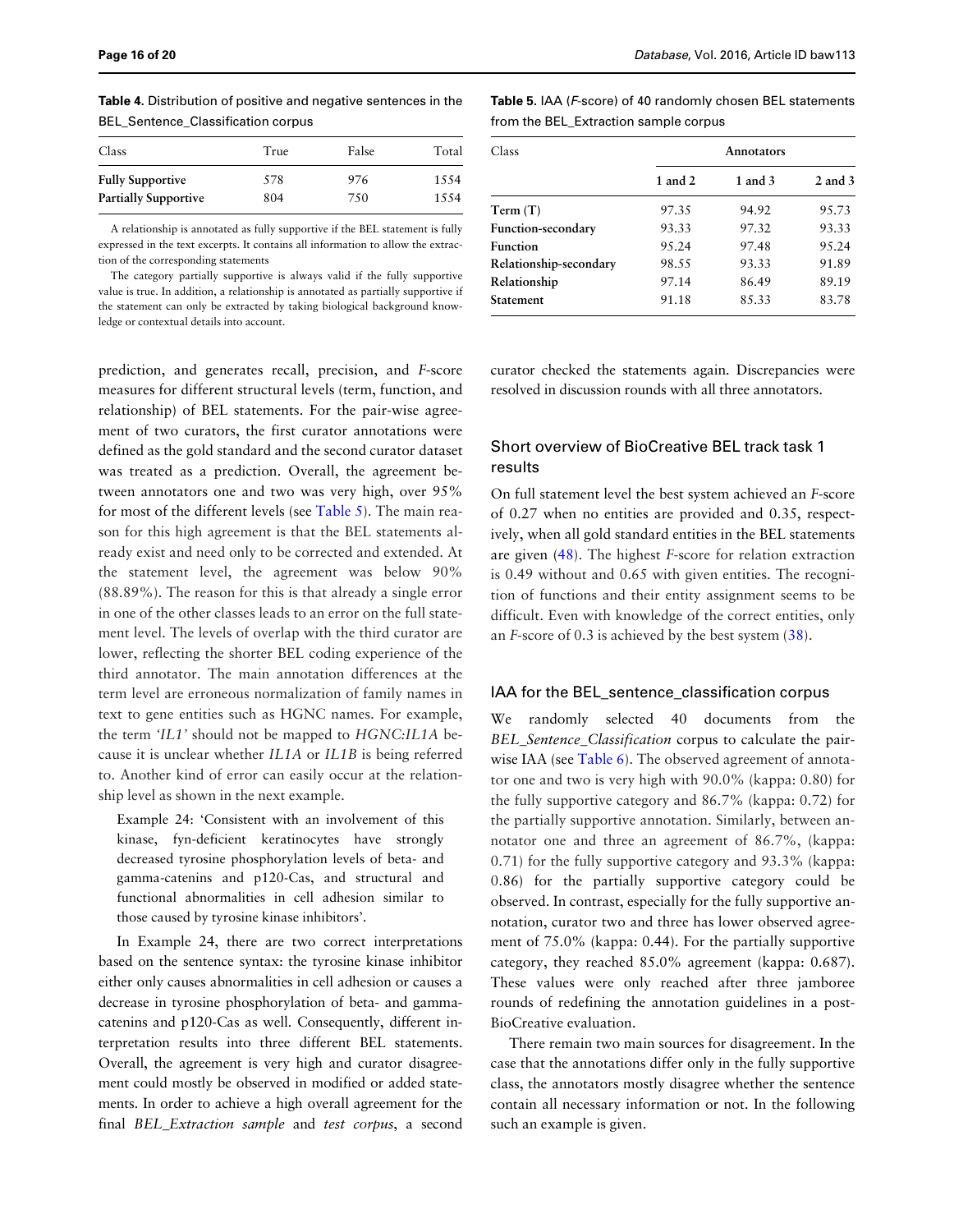<span id="page-16-0"></span>

| Table 6. IAA (observed agreement and kappa score) of 30 randomly chosen entries from the BEL Sentence Classification |  |  |  |  |  |  |  |  |
|----------------------------------------------------------------------------------------------------------------------|--|--|--|--|--|--|--|--|
| corpus                                                                                                               |  |  |  |  |  |  |  |  |

| Class                |                        | Annotators          |                     |
|----------------------|------------------------|---------------------|---------------------|
|                      | 1 and 2                | 1 and 3             | $2$ and $3$         |
| Fully supportive     | 90.0% (Kappa: $0.80$ ) | 86.7% (Kappa: 0,72) | 75.0% (Kappa: 0,44) |
| Partially supportive | 86.7% (Kappa: 0.71)    | 93.3% (Kappa: 0.86) | 85.0% (Kappa: 0.69) |

Example 25: Rather, these studies indicate that Egr-1 deficiency worsens liver fibrosis in conjunction with enhanced expression of the profibrogenic Itgb6 gene.

| <b>BEL</b> statement: | $p(MGI:Itgb6)$ increases path |
|-----------------------|-------------------------------|
|                       | (MESHD:Fibrosis)              |

In Example 25, one annotator assigned the text as fully supportive the other one only as partially supportive. In most cases of complete disagreement, it occurs already on the level of entity normalization. In Example 26, one annotator assumed that Syn4 could be normalized to F13a1 and annotated it as supportive. The other annotator did not normalize it to that gene and didn't annotate it as supportive at all.

Example 26: Consistent with these effects on FA dynamics and Arf6 activity, expression of huSyn4Y180L reduced migration speed following suppression of endogenous msSyn4 expression, whereas huSyn4Y180E induced directionally persistent cell migration (Supplementary Figures S4E and S4F).

| <b>BEL</b> statement: | $p(MGI: F13a1)$ increases $bp(GOBP)$ : |
|-----------------------|----------------------------------------|
|                       | 'cell migration')                      |

These two examples show the complexity of the annotation task.

## Short overview of BioCreative BEL track task 2 results

For task 2, only one system participated during the BioCreative V BEL track task 2 assessment and provided 806 text excerpts for 96 BEL statements. Within the BioCreative evaluation, we considered three different levels of correctness: In 39.2% of the excerpts, the BEL relationship is fully expressed in the sentence, for 62.1%, the relationship can be extracted from the excerpt when context sentences or biological background knowledge are taken into account. For 72 BEL statements, there was at least one entirely correct evidence sentence, for 78 statements at least one sentence meeting the relaxed evaluation conditions (now defined as partly supportive). In comparison,

under the revised annotation, the fully supportive category remains consistently at 39%, whereas the partly supportive annotation dropped from 62 to 53%.

## **Discussion**

The BEL corpora created for the BioCreative V track 4 add a new resource for use in the training and evaluation of biological relationship extraction methods. In comparison to other published corpora, these represent multimodal relationships spanning from molecular protein–protein or protein–chemical entity relationships to causal relationships including biological processes or diseases. There are already a number of publicly available corpora addressing different relationship types [see  $(17, 18, 21, 38)$  $(17, 18, 21, 38)$  $(17, 18, 21, 38)$  $(17, 18, 21, 38)$  $(17, 18, 21, 38)$  $(17, 18, 21, 38)$  $(17, 18, 21, 38)$  $(17, 18, 21, 38)$ ]. In contrast to the presented corpora, they mostly address only one or two types of entities. Furthermore, they omit the normalization of the entity classes to fixed entities. However, both the multimodality in the relationships and the normalization are needed for systems biology.

Another new aspect is that the corresponding relationships are expressed in the system biology language BEL. In such a way, automated text mining systems could directly feed into a workflow for the generation or extension of such networks. In recent years, some BEL resources have become publicly available, mainly through the CBNs database [\(30](#page-19-0)) and through the sbv IMPROVER NVC crowdsourcing approach ([2\)](#page-18-0). It would be most effective if these growing resources could directly feed into optimization processes for text mining tools. During preparation and analysis of the data, several aspects became clear for this approach. First, in a number of cases only references to tables, figures, or sup plementary information are given in the BEL nanopubs as supportive evidence. Since these evidences do not express the relationship to be extracted, those nanopubs have to be removed. Second, the original corpora contain a large number of namespaces and annotation information that required a reduction of complexity. Therefore, an automated preprocessing step was included to prepare the BEL\_Extraction training corpus. This automatically filtered corpus contains enough examples for the development and adaption of systems for BEL statement although it has certain restrictions.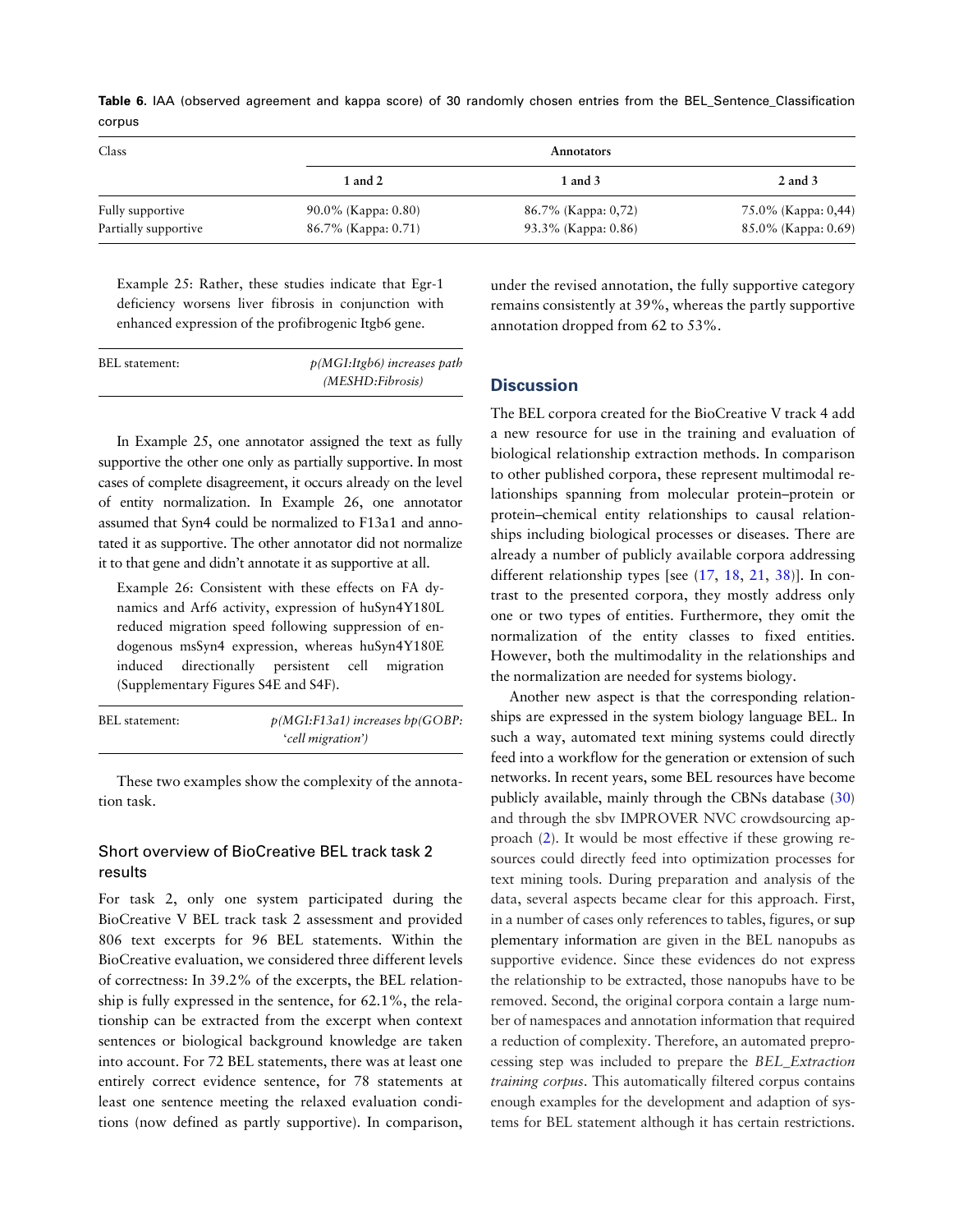Curators may not strictly translate from the text excerpts and use a lot of biological interpretation that is independent from the extraction step. Hence, a fully automated BEL statement extraction is not always possible from such supporting text excerpts alone.

To cope with this restriction, for two smaller corpora, BEL\_Extraction sample and test corpus, a manual reannotation step was set up. The re-annotation efforts generated sample and test corpora where the supporting text excerpts contain sufficient information to allow the extraction of the full statement. In the cases that not all possible BEL nanopubs for the given text excerpts occurred in the source files, the missing nanopubs were added.

Together with the evaluation environment developed in the BioCreative V track 4, those two corpora were used to evaluate automated relationship extraction. In the BioCreative V BEL track, five different teams participated and used the corpora for the development of their system. The evaluation showed that the performance of fully automated BEL statement extraction is currently very low (20% F-score of the best system) but relationships could already be retrieved with an F-score of 49%. The systems did very well given the short time frame for training of complex extraction systems with multiple entity classes. In addition, the developers need to understand BEL and translate the relationships into this syntax. With the publication of these BEL\_Extraction corpora and the availability of the evaluation environment, we hope to attract more groups in the future.

Another disadvantage of the training corpora provided for the BioCreative V BEL track was that only positive sentences were provided. Therefore, we decided to add another corpus, the BEL\_Sentence\_Classification corpus. This corpus is a result of BEL track task 2. As a starting point, 100 BEL statements were given to the participants and automatically predicted supportive sentences were submitted back by the systems. Those sentences were evaluated and now form a corpus containing supportive, partially supportive, and nonsupportive sentences. In the future, this set will hopefully lead to an improvement of sentence classification as a pre-process for the extraction of BEL statements.

From the experiences in other communities, e.g. the collaboration of the organism databases in the development of Textpresso ([4](#page-18-0)) or the development of PubTator [\(49\)](#page-19-0), we can observe that these tools are adapted to the needs of users over time. In our opinion, curators and their annotation styles also need to adapt to make the derivation of training data from structured database information more straightforward. In the case of BEL resources, the first step would be to align curator and text mining guidelines further. Another step is to allow the annotation of more text mining-related provenance information as optional

information within the structured data resources. This information could be easily confirmed or rejected by curators if it is predicted by an automatic system. In such a way, the amount and quality of training data would increase tremendously. Currently, the provided corpora do not contain any positional annotations of the found entities or the relationships. This is a disadvantage in comparison to the BioNLP assessments. For all BioNLP tasks, annotations are given with position information of the entities and the relationship terms but lacking the normalization information. Most machine learning algorithms that are currently available rely on this positional information. At least for the named entities, the inclusion of positional annotation would be a promising future annotation extension for the corpora. In the BEL task, the information extraction performance was enhanced significantly when the normalized named entities are given. In future steps, more in-depth annotations of entities and the relationships in the training corpora might improve the value of the corpora further.

The analysis of IAA between different curators showed that the agreement for the BEL\_Extraction corpora was very high compared with other relationship annotations. For example, observed curator agreement for CTD reached average F-score levels of 85% for paper selection and 77% for correctly labeled chemical-gene/protein interactions and chemical- and gene-disease relationships [\(36\)](#page-19-0). The reason for the high agreement in our case is that the annotators worked on a corpus that was already manually generated and only needed re-annotation. For complete new assignments of BEL statements to sentences, we can expect higher discrepancies.

In case of the BEL\_Sentence\_Classification corpus the observed agreement values were not overall satisfying. Between annotator two and three, only an agreement of 75% could be reached for the fully supportive category. Furthermore, the IAA benchmark set of 40 sentences was very low. The experience in the excerpt annotation revealed that in many cases it is not feasible to rely on the information in one sentence without further context details. For future annotations, we plan to use a more advanced curation interface, viewing the text excerpt in the context of the publication.

Furthermore, currently we annotate a text excerpt as fully supportive, if the BEL statement could be extracted from it. Database curators would restrict the fully supportive sentences even further because they consider additional features such as the experimental evidence and correct organism. Nevertheless, we believe that the corpus with its current annotation supports the selection of text excerpts for BEL statement extraction.

In future annotations with full text, we plan to add more provenance information to the corresponding BEL statements. Some BEL curators already use BELIEF ([50](#page-19-0)), a curation interface using a text mining workflow to pre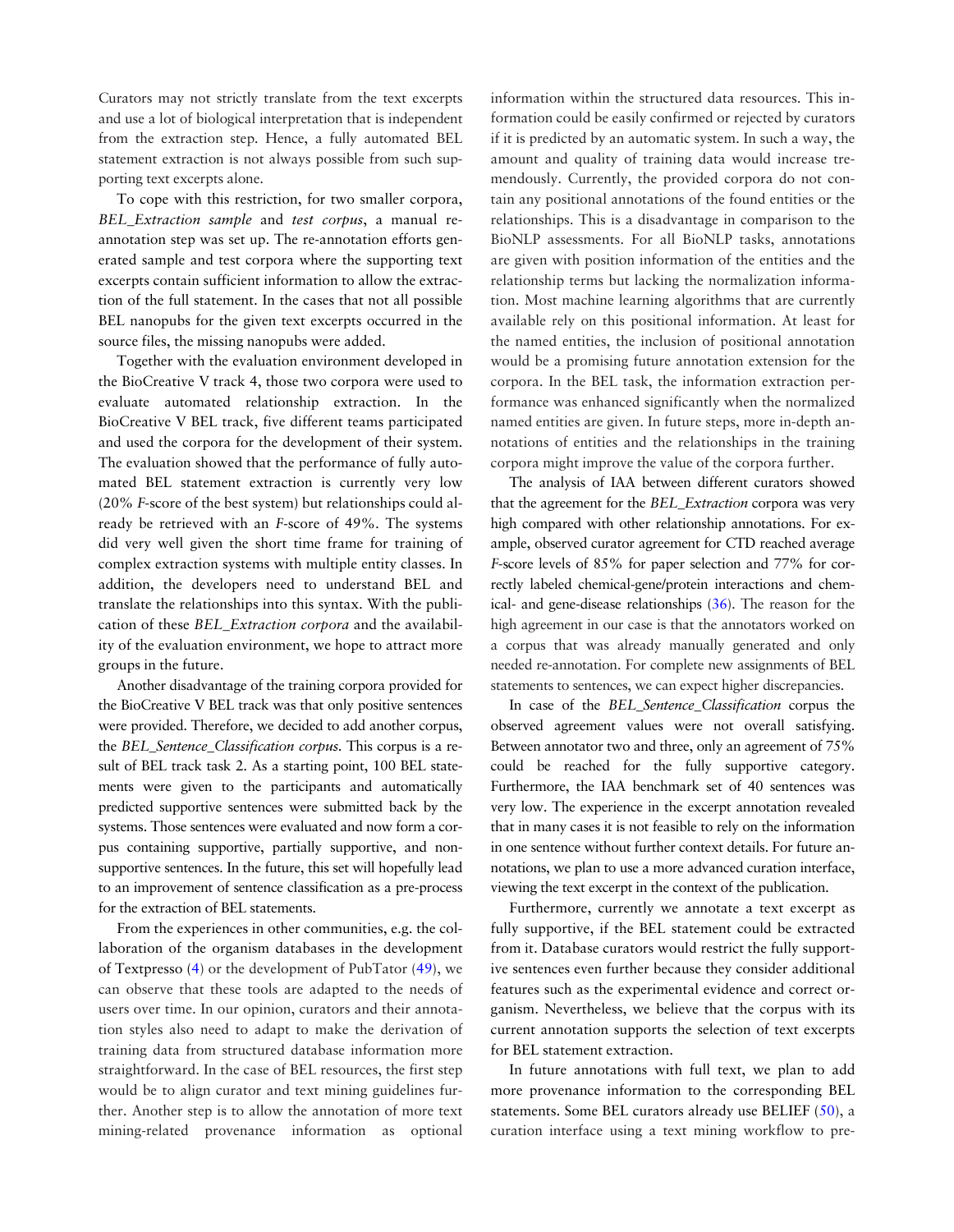<span id="page-18-0"></span>annotate BEL statements  $(51)$  $(51)$ . Annotations from this system could be directly used for training purposes if this provenance information would be available within the resulting BEL documents. This might be a feasible way to publish larger and better-annotated resources for training.

With respect to the modeling language, BEL is a living language and open to changes. In the OpenBEL consortium, a major language update is under final discussion. The next version (BELv2.0) extends and refines the initial open source release to better support the community. Additions include representation of variants at the DNA and RNA level, protein fragments, and abundance locations. One change aligned with supporting automated relationship extraction efforts is the new relationship 'regulates', to support cases where it is not obvious from the text if the direction of influence is increases or decreases. Another key change is the consolidation of the numerous BEL activity functions to  $activity()$ , since the selection of specific activity functions relies heavily on curator experience and other information outside of the text excerpts. More specific activities can be noted via a modifier term. When these BEL language changes are implemented, the corpora and annotation guidelines reported here may require updating to account for these changes. We plan to introduce new updated versions of the corpora when BELv2.0 is released.

## **Conclusions**

The BEL training and evaluation corpora described in this article are new resources that support the development of complex and difficult text mining tasks. However, automatic as well as manual post-processing steps are necessary for the generation of high-quality data. Better alignment of curator and annotation guidelines and more interdisciplinary work of both text miners and curators are necessary to overcome some of this additional work and will hopefully lead to better corpora and better methods supporting curation in the future. To reach this goal, more in-depth annotations and the development of pipelines for excerpt retrieval, entity recognition, entity normalization, relation extraction, semantic interpretation, and translation in standardized syntax (e.g. in form of BEL) are necessary.

#### Acknowledgements

We acknowledge the help of the sbv IMPROVER network challenge organizer and Selventa Inc. in providing the original BEL resources. One of the authors, Majid Rastegar-Mojarad participated in the BioCreative V BEL track and is one of the developers of the second method described in the method part. He provided part of the sentences for the BEL\_sentence\_classification corpus. He was not involved in the creation and annotation of the other corpora or in the evaluation process and had no access to undisclosed BioCreative evaluation data.

## Funding

This work was funded by Philip Morris International.

Conflict of interest. None declared.

#### **References**

- 1. Hoeng,J., Deehan,R., Pratt,D. et al. (2012) A network-based approach to quantifying the impact of biologically active substances. Drug Discov. Today, 17, 413–418.
- 2. Ansari, S., Binder, J., Boué, S. et al. (2013) On Crowd-verification of Biological Networks. Bioinform. Biol. Insights, 7, 307–325.
- 3. Lu,Z. and Hirschman,L. (2012) Biocuration workflows and text mining: overview of the BioCreative 2012 Workshop Track II. Database (Oxford), 2012, bas043.
- 4. Müller, H.M., Kenny, E.E., and Sternberg, P.W. (2004) Textpresso: an ontology-based information retrieval and extraction system for biological literature. PLoS Biol., 2, e309.
- 5. Hanisch,D., Fundel,K., Mevissen,H.T. et al. (2005) ProMiner: rule-based protein and gene entity recognition. BMC Bioinformatics, 6, S14.
- 6. Van Auken,K., Fey,P., Berardini,T.Z. et al. (2012) Text mining in the biocuration workflow: applications for literature curation at WormBase, dictyBase and TAIR. Database (Oxford), 2012, bas040.
- 7. Drabkin,H.J. and Blake,J.A. (2012) Manual Gene Ontology annotation workflow at the Mouse Genome Informatics Database. Database (Oxford), 2012, bas045.
- 8. Wei, C.H., Harris, B.R., Li, D. et al. (2012) Accelerating literature curation with text-mining tools: a case study of using PubTator to curate genes in PubMed abstracts. Database (Oxford), 2012, bas041.
- 9. Funk,C., Baumgartner,W., Garcia,B. et al. (2014) Large-scale biomedical concept recognition: an evaluation of current automatic annotators and their parameters. BMC Bioinformatics, 15, 59.
- 10. Mao,Y., Van Auken,K., Li,D. et al. (2014) Overview of the gene ontology task at BioCreative IV. Database (Oxford), 2014, bau086.
- 11. Krallinger,M., Leitner,F., Rabal,O. et al. (2015) CHEMDNER: The drugs and chemical names extraction challenge. J. Cheminform, 7, S1.
- 12. Krallinger, M., Rabal, O., Lourenco, A. et al. (2015) Overview of the CHEMDNER patents task. Proc. Fifth BioCreative Chall. Eval. Work, 63–75.
- 13. Wei,C.H., Peng,Y., Leaman,R. et al. (2015) Overview of the BioCreative V Chemical Disease Relation (CDR) Task. Proc. Fifth BioCreative Chall. Eval. Work, 154–166.
- 14. Vidal, M., Cusick, M.E., and Barabási, A.L. (2011) Interactome networks and human disease. Cell, 144, 986–998.
- 15. Carson,M.B. and Lu,H. (2015) Network-based prediction and knowledge mining of disease genes. BMC Med. Genomics, 8, S9.
- 16. Kaimal,V., Sardana,D., Bardes,E.E. et al. (2011) Integrative systems biology approaches to identify and prioritize disease and drug candidate genes. Methods Mol. Biol., 700, 241–259.